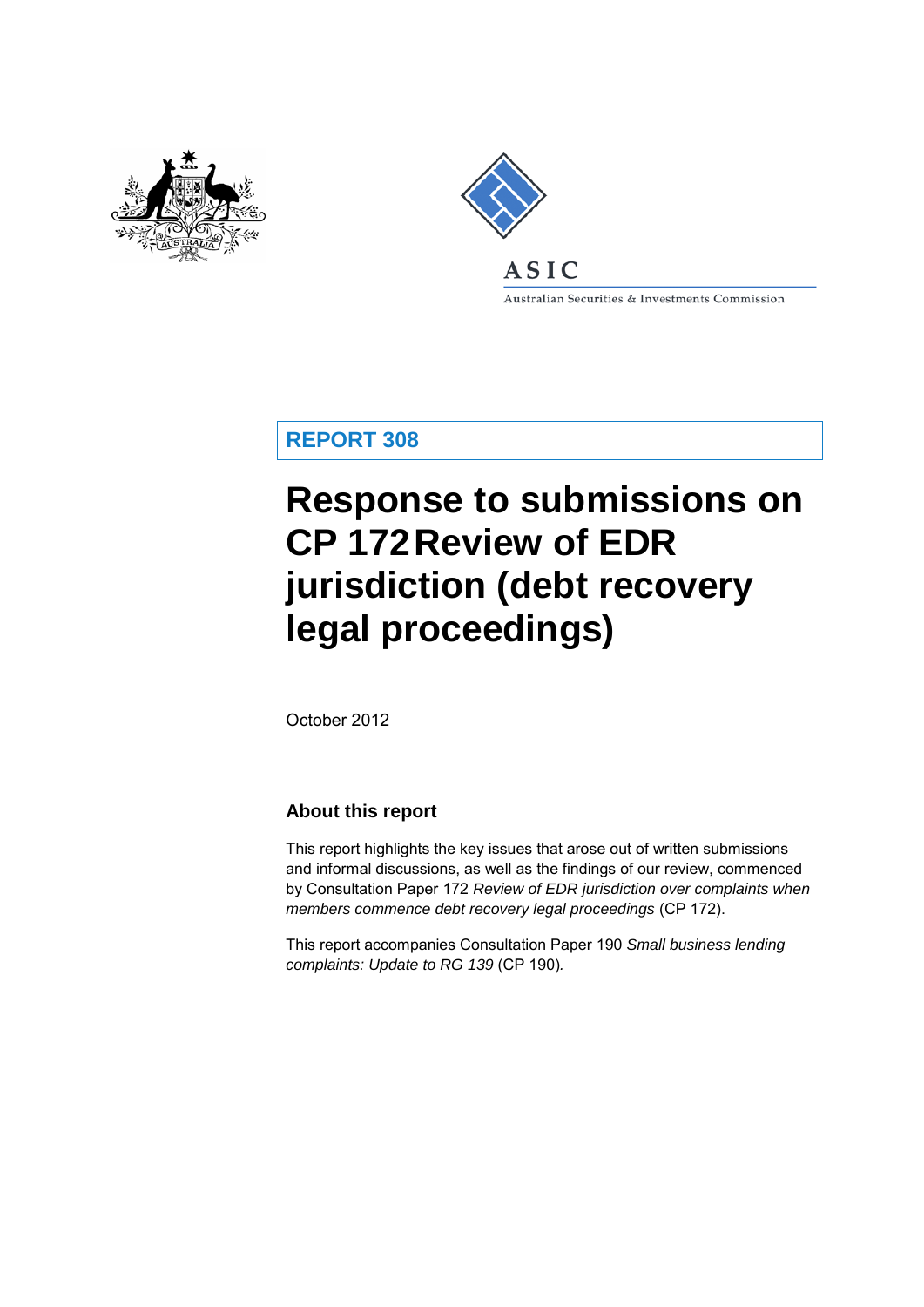#### **About ASIC regulatory documents**

In administering legislation ASIC issues the following types of regulatory documents.

**Consultation papers**: seek feedback from stakeholders on matters ASIC is considering, such as proposed relief or proposed regulatory guidance.

**Regulatory guides**: give guidance to regulated entities by:

- explaining when and how ASIC will exercise specific powers under legislation (primarily the Corporations Act)
- explaining how ASIC interprets the law
- describing the principles underlying ASIC's approach
- giving practical guidance (e.g. describing the steps of a process such as applying for a licence or giving practical examples of how regulated entities may decide to meet their obligations).

**Information sheets**: provide concise guidance on a specific process or compliance issue or an overview of detailed guidance.

**Reports**: describe ASIC compliance or relief activity or the results of a research project.

#### **Disclaimer**

This report does not constitute legal advice. We encourage you to seek your own professional advice to find out how the Corporations Act and other applicable laws apply to you, as it is your responsibility to determine your obligations.

This report does not contain ASIC policy. Please see Regulatory Guide 165 *Licensing: Internal and external dispute resolution* (RG 165) and Regulatory Guide 139 *Approval and oversight of external dispute resolution schemes* (RG 139).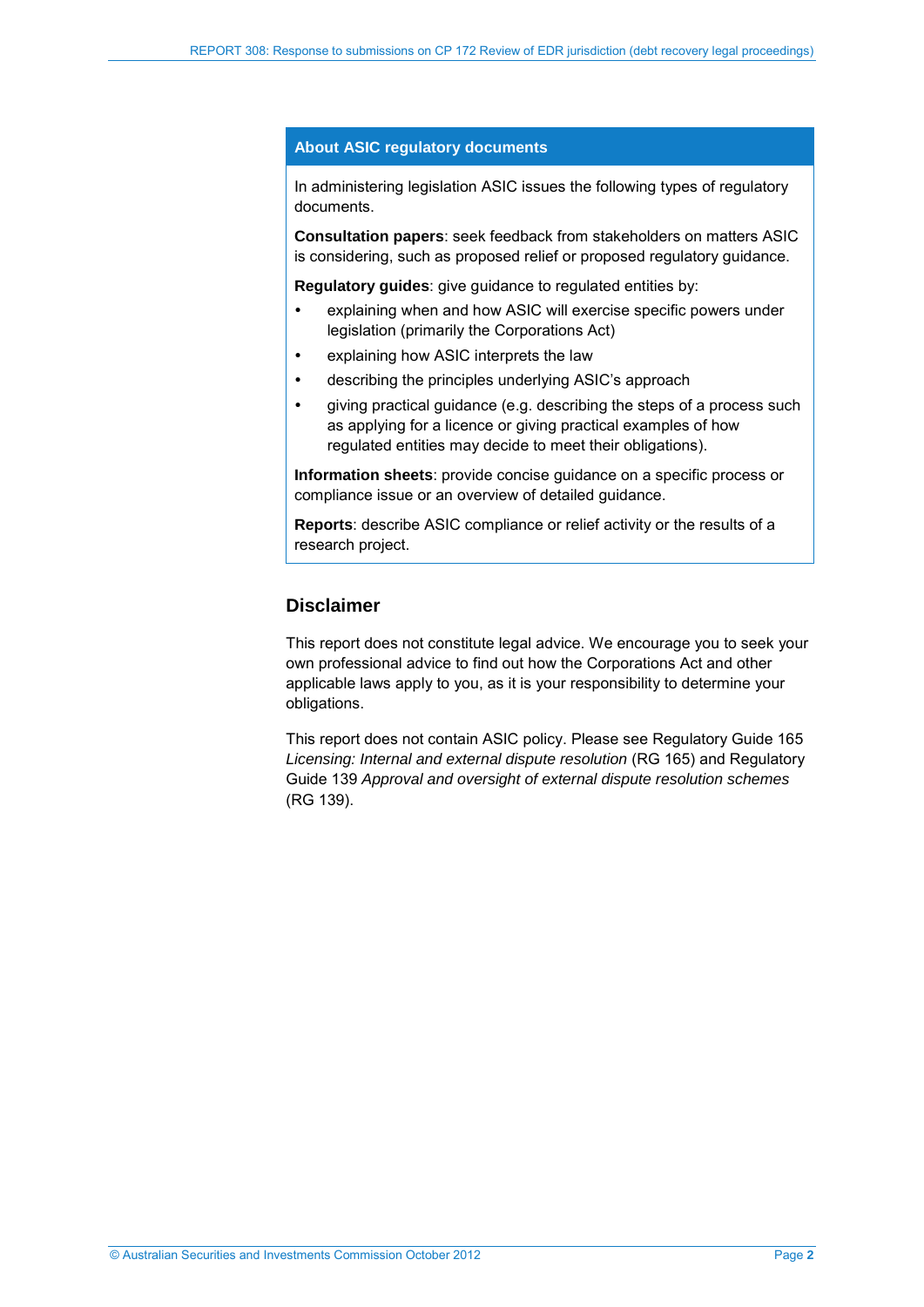## **Contents**

| A |                                                                                                                               |  |
|---|-------------------------------------------------------------------------------------------------------------------------------|--|
|   |                                                                                                                               |  |
|   | Jurisdiction for complaints involving debt recovery legal proceedings4                                                        |  |
|   |                                                                                                                               |  |
|   |                                                                                                                               |  |
|   |                                                                                                                               |  |
| в |                                                                                                                               |  |
|   |                                                                                                                               |  |
|   | Schemes should more proactively offer solutions 16                                                                            |  |
|   | Schemes should more quickly identify 'serial complainants'16<br>Schemes should more quickly identify complaints outside their |  |
|   |                                                                                                                               |  |
|   |                                                                                                                               |  |
| C |                                                                                                                               |  |
|   |                                                                                                                               |  |
|   |                                                                                                                               |  |
|   | Complaints involving commercial or small business loans22                                                                     |  |
|   |                                                                                                                               |  |
| D |                                                                                                                               |  |
|   | Licensees could do more to enhance their hardship processes 25                                                                |  |
|   |                                                                                                                               |  |
|   | List of attendees at the joint roundtable discussion27                                                                        |  |
|   |                                                                                                                               |  |
|   |                                                                                                                               |  |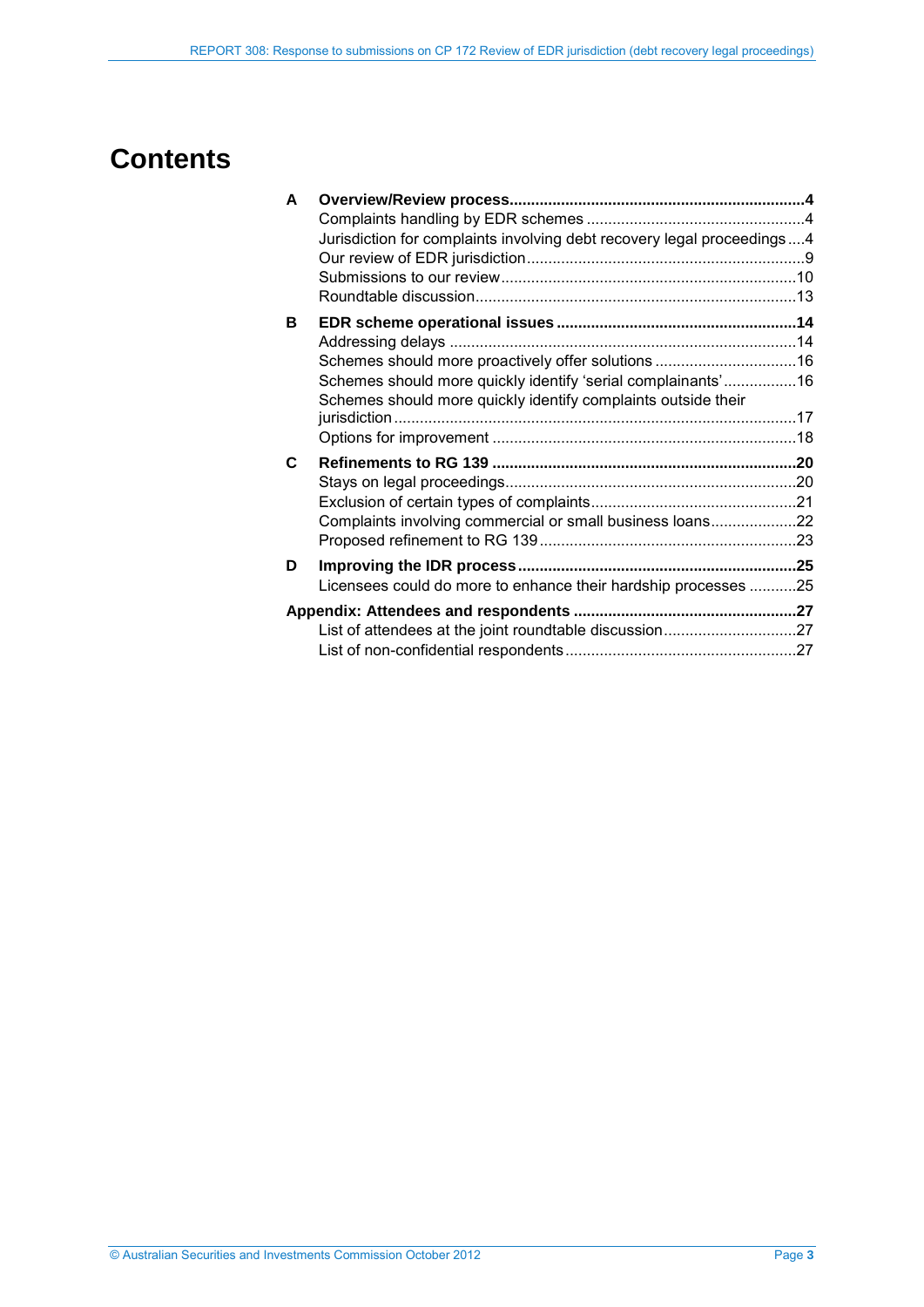## <span id="page-3-0"></span>**A Overview/Review process**

### <span id="page-3-1"></span>**Complaints handling by EDR schemes**

- 1 As a condition of their licence, Australian financial services (AFS) licensees and credit licensees must have a compliant dispute resolution system for handling retail client complaints. The dispute resolution system must consist of:
	- (a) internal dispute resolution (IDR) processes that meet ASIC's approved standards and requirements; and
	- (b) membership of an external dispute resolution (EDR) scheme approved by ASIC (unless the Superannuation Complaints Tribunal (SCT) can handle all of the licensee's retail client complaints).
- 2 We have issued guidance on how:
	- (a) licensees can meet their dispute resolution obligations in Regulatory Guide 165 *Licensing: Internal and external dispute resolution* (RG 165); and
	- (b) EDR schemes can obtain ASIC's approval and continue to remain approved in Regulatory Guide 139 *Approval and oversight of external dispute resolution schemes* (RG 139).
- 3 ASIC-approved EDR schemes currently exist to handle financial services and credit complaints. They are:
	- (a) Financial Ombudsman Service Limited (FOS), formed by the merger of five pre-existing ASIC-approved EDR schemes in 2008–09; and
	- (b) Credit Ombudsman Service Limited (COSL).
- 4 Both FOS and COSL are approved by ASIC for the purposes of the *Corporations Act 2001* (Corporations Act) and the *National Consumer Credit Protection Act 2009* (National Credit Act), and must continue to meet the requirements of RG 165 and RG 139 as a condition of their approval.

Note: See Class Order [CO 09/340] *External dispute resolution schemes* and Class Order [CO 10/249] *External dispute resolution schemes (credit)*.

### <span id="page-3-2"></span>**Jurisdiction for complaints involving debt recovery legal proceedings**

5 From 1 January 2010, EDR schemes must also maintain a specific jurisdiction under their terms of reference or rules so complainants can access EDR, even if a scheme member has commenced legal proceedings to recover a debt or recover possession of an asset used as a security for a loan (usually a residential property): see RG 139.77–RG 139.79. In this report, we refer to this as a 'debt recovery legal proceedings jurisdiction'.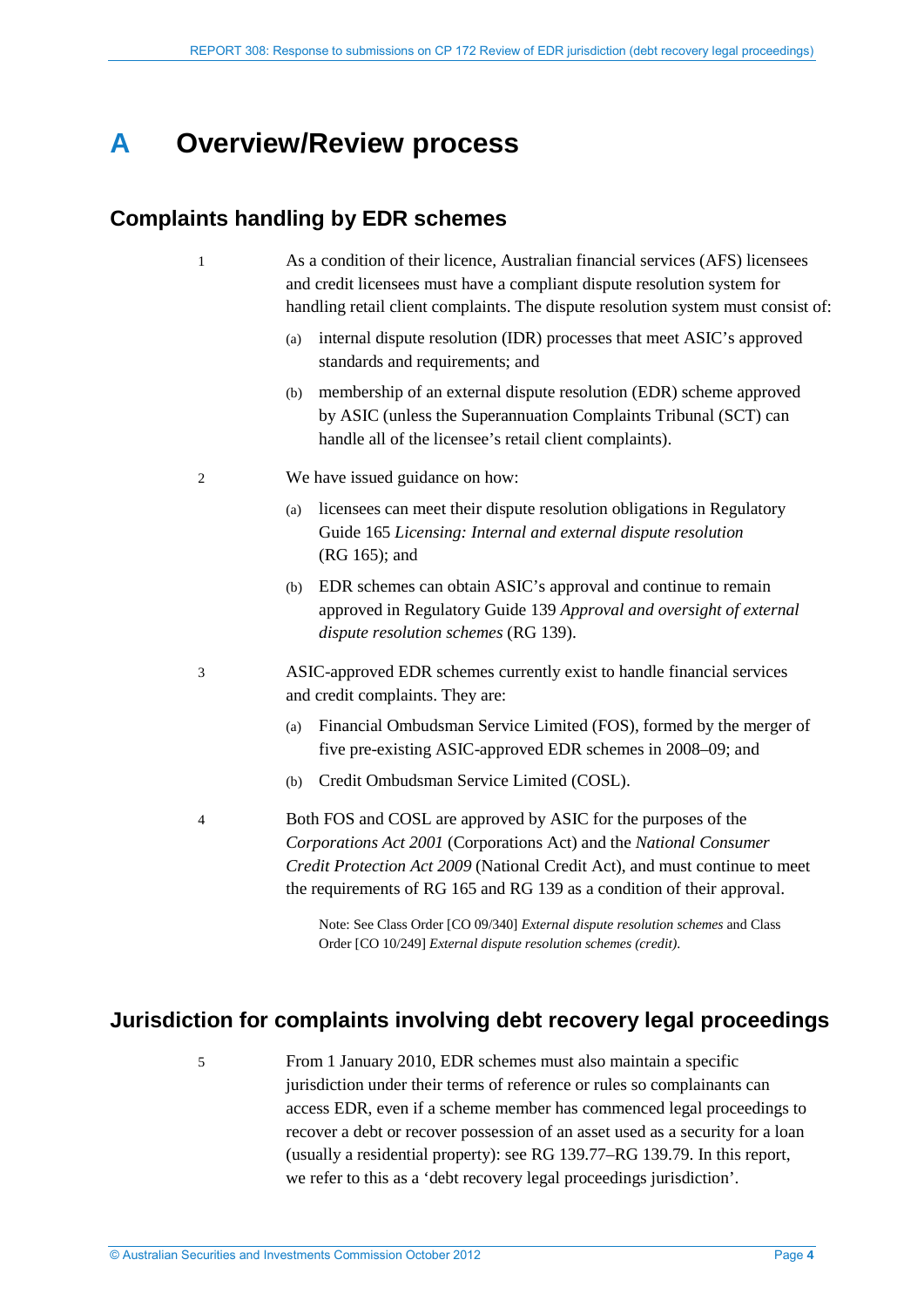| 6  | Where a scheme member commences these legal proceedings, complainants<br>must be able to complain to, and access an EDR scheme, at least during the<br>early stages of the debt recovery legal process (i.e. up until the point where<br>the complainant has <i>not</i> taken a step beyond lodging a defence or defence<br>and counter claim).                                   |
|----|-----------------------------------------------------------------------------------------------------------------------------------------------------------------------------------------------------------------------------------------------------------------------------------------------------------------------------------------------------------------------------------|
|    | Note: For the avoidance of doubt, the complainant will not be considered to have taken<br>a 'step' if they attend a directions hearing or agree to consent orders of a procedural<br>nature only being filed in those legal proceedings: see RG 139.79.                                                                                                                           |
| 7  | To allow the EDR scheme process to properly run its course, once a<br>complaint involving debt recovery legal proceedings has been lodged with<br>an EDR scheme, the terms of reference or rules of the scheme must require<br>that the scheme member <i>not</i> pursue the debt recovery legal proceedings<br>beyond the minimum necessary to preserve its legal rights.         |
| 8  | In practice, this requires an EDR scheme member to stay or discontinue the<br>legal proceedings while the complaint is being handled at the EDR stage.                                                                                                                                                                                                                            |
| 9  | While this jurisdiction mainly affects lenders regulated by the National<br>Credit Act, it may also apply to complaints involving:                                                                                                                                                                                                                                                |
|    | lenders mortgage insurers who are seeking to recover a shortfall debt; and<br>(a)                                                                                                                                                                                                                                                                                                 |
|    | margin loan providers and other financial product and service providers<br>(b)<br>regulated by the Corporations Act (i.e. insurers) where the scheme<br>member is seeking to recover a debt from the complainant.                                                                                                                                                                 |
|    | <b>Rationale for the jurisdiction</b>                                                                                                                                                                                                                                                                                                                                             |
| 10 | The purpose of the requirement in RG 139.77–RG 139.79 was to ensure that<br>EDR schemes were meeting the overarching principles of 'accessibility' and<br>'effectiveness' for credit and margin lending.                                                                                                                                                                          |
|    | Note: When considering whether to approve an EDR scheme, ASIC must consider the<br>principles of accessibility, independence, fairness, accountability, efficiency and effectiveness:<br>see regs 7.6.02(3) and 7.9.77(3), Corporations Regulations 2011 and reg 10(3), National<br>Credit Regulations 2010. A more detailed discussion of these principles is set out in RG 139. |
| 11 | These principles can be summarised as follows:                                                                                                                                                                                                                                                                                                                                    |
|    | Accessibility: Consumers of credit and margin lending providers should<br>(a)<br>have adequate access to EDR so hardship issues may be addressed.                                                                                                                                                                                                                                 |
|    | Effectiveness: EDR schemes must be able to handle the vast majority of<br>(b)                                                                                                                                                                                                                                                                                                     |

- types of complaints in a particular industry sector or sectors covered by the scheme.
- 12 In the lead up to the transfer of credit regulation to the Commonwealth, consumer representatives expressed particular concern that consumers of credit should not be disadvantaged by losing important complaints rights, given the loss of access to relevant state and territory tribunals.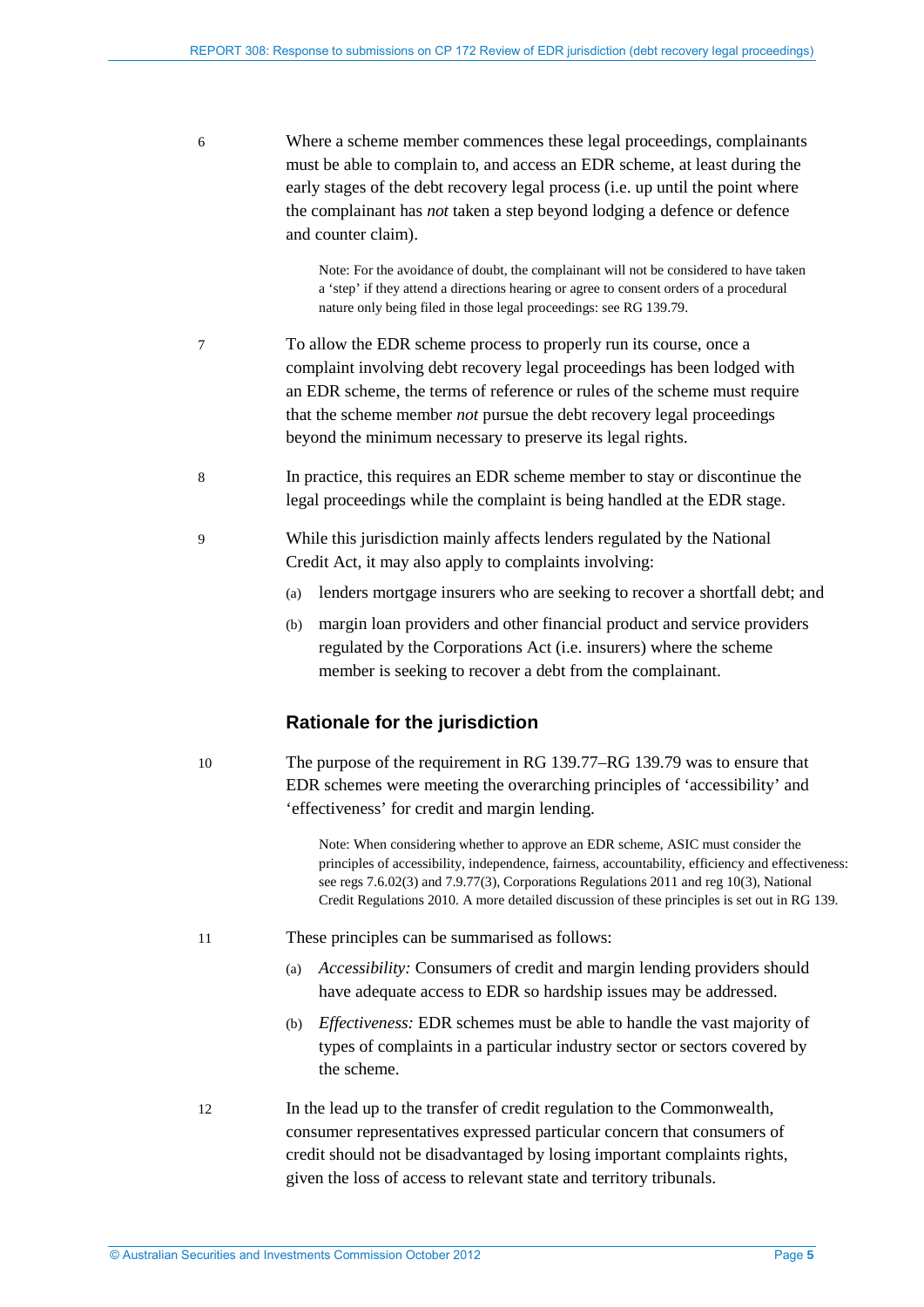- 13 Under previous state and territory credit regimes, complainants could make hardship applications in the Victorian Civil and Administrative Tribunal (VCAT) and NSW's Consumer, Trader and Tenancy Tribunal (CTTT), even when the lender had already commenced legal proceedings in court to recover an outstanding debt or recover possession of an asset provided as security for a loan. In these cases, the court proceeding would be stayed while the VCAT or the CTTT exercised its exclusive jurisdiction to deal with the hardship issues.
- 14 By contrast, under the national credit regime, access to EDR replaced access to state and territory tribunals (i.e. VCAT and CTTT).
- 15 Such access to EDR, similar to VCAT and the CTT, was considered important as consumer representatives reported that many consumers do not realise they have a problem or only seek financial hardship assistance once they are served with a writ or statement of claim.
- 16 During our review of EDR jurisdiction (see paragraphs [27–](#page-8-1)[33\)](#page-9-1), consumer representatives further reiterated the importance of this post-statement-ofclaim jurisdiction at the EDR stage, and added that this jurisdiction also assists consumers with debt collection issues (e.g. when they are being pursued by a debt collection agency for a statute barred debt), or when particularly vulnerable and disadvantaged consumers have been granted loans in breach of responsible lending requirements.

### **Approach to jurisdiction**

- 17 ASIC approved both FOS's Terms of Reference and changes to COSL's Rules as meeting the minimum requirements in RG 139.
- 18 FOS's approach to its debt recovery legal proceedings jurisdiction is expressed in paragraph 13.1 of its Terms of Reference, which states that:
	- (a) Subject to paragraph (b), where an Applicant lodges a Dispute with FOS, the Financial Services Provider:
		- (i) must not instigate legal proceedings against the Applicant or any Other Affected Party relating to any aspect of the subject matter of the Dispute;
		- (ii) must not pursue legal proceedings relating to debt recovery instituted prior to the lodging of the Dispute with FOS save to the minimum extent necessary to preserve the Financial Services Provider's legal rights and, in particular, must not seek judgment in those legal proceedings provided the Dispute is lodged before the Applicant takes a step in those legal proceedings beyond lodging a defence or a defence and counterclaim (however described);
		- (iii) must not take any action to recover a debt the subject of the Dispute, to protect any assets securing that debt or to assign any right to recover that debt,

while FOS is dealing with the Dispute.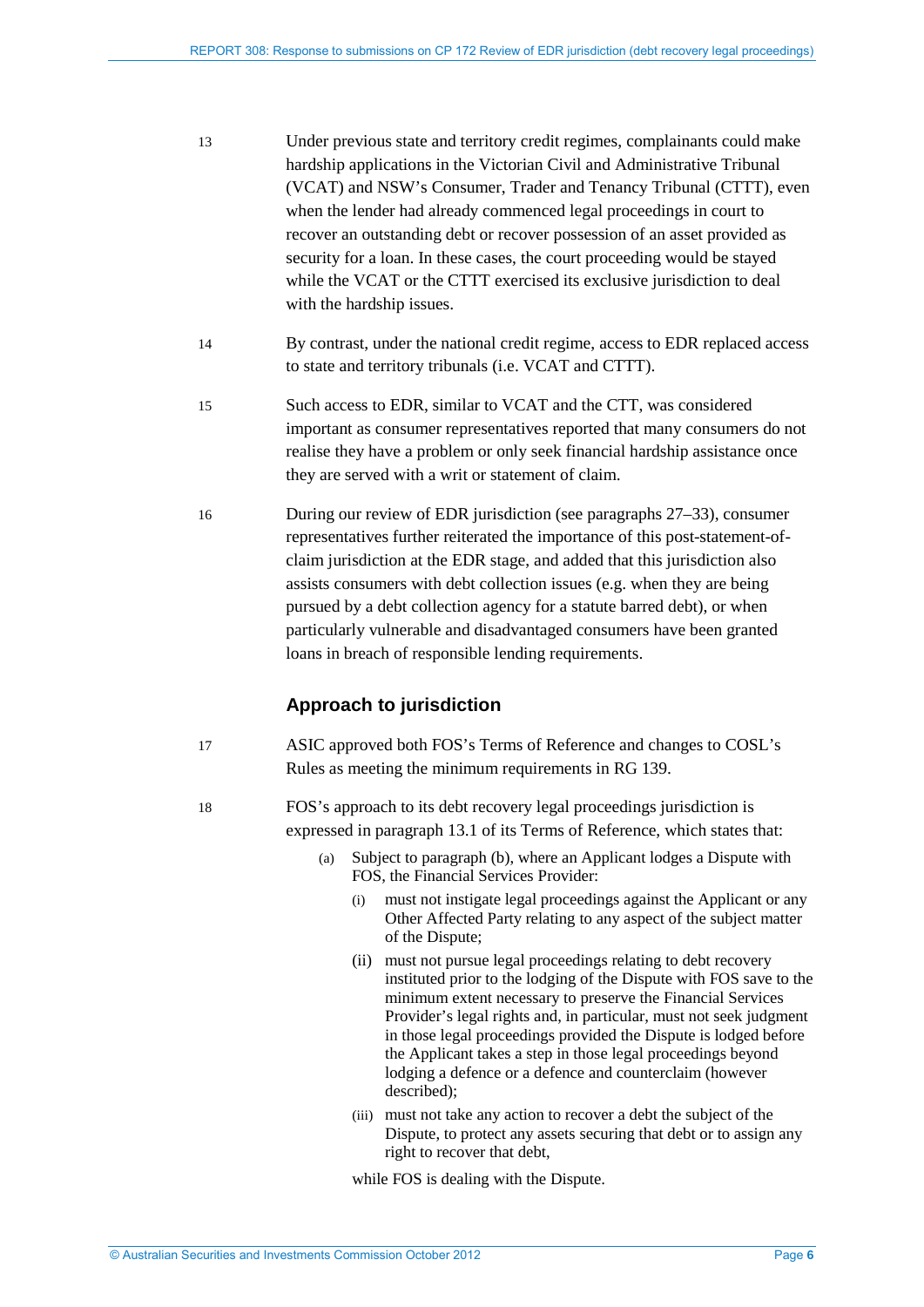- (b) Notwithstanding paragraph (a), with FOS's agreement and on such terms as FOS may require, the Financial Services Provider may:
	- (i) issue proceedings where the relevant limitation period for such proceedings will shortly expire—but those proceedings may not be pursued beyond the minimum necessary to preserve the Financial Services Provider's legal rights; or
	- (ii) exercise any rights it might have to freeze or otherwise preserve assets the subject of the Dispute.
- (c) If the Dispute is subsequently decided by FOS and becomes binding upon the Financial Services Provider, the Financial Services Provider will abandon any aspect of proceedings against the Applicant or Other Affected Party that are inconsistent with that decision.
- 19 FOS's *Operational guidelines* further explain its approach, including how a lender may seek to issue proceedings to preserve their legal rights (e.g. if the limitations period is about to expire) and to preserve assets that are the subject of the complaint.

Note: A copy of this document is available at [www.fos.org.au.](http://www.fos.org.au/) 

20 COSL's approach to its debt recovery legal proceedings jurisdiction is reflected in Rules 17.2–17.6 of its current rules  $(8<sup>th</sup>$  edition), which state that:

> **Rule 17.2** Once COSL records a Complaint and for as long as COSL deals with the Complaint:

- (a) the Member must not initiate enforcement action against the Complainant in relation to any aspect of the subject matter of the Complaint;
- (b) where the Member commenced such enforcement action before the Complaint was recorded as received by COSL, the Member must not continue the enforcement action and, in particular, must not:
	- seek judgment in the legal proceedings; or
	- (ii) where default judgment has been entered, seek to enforce the default judgment:
- (c) the Member must not sell the debt that is the subject of the Complaint to a debt buy-out business or otherwise assign any right to recover the debt; or
- $(d)$  if it has not already listed a default, the Member must not list a default on the Complainant's credit reference file.

**Rule 17.3** Despite Rule 17.2, COSL may at its discretion and on such terms as it may require, permit the Member to:

- (a) issue proceedings, but only where the relevant limitation period for the proceedings will shortly expire, and then only to the minimum extent necessary to preserve the Member's legal rights; or
- (b) exercise any rights it might have to freeze or otherwise preserve assets the subject of the Complaint; or
- (c) continue or resume legal proceedings if the Complainant has taken a step in the legal proceedings beyond lodging a defence or a defence and counterclaim (however described).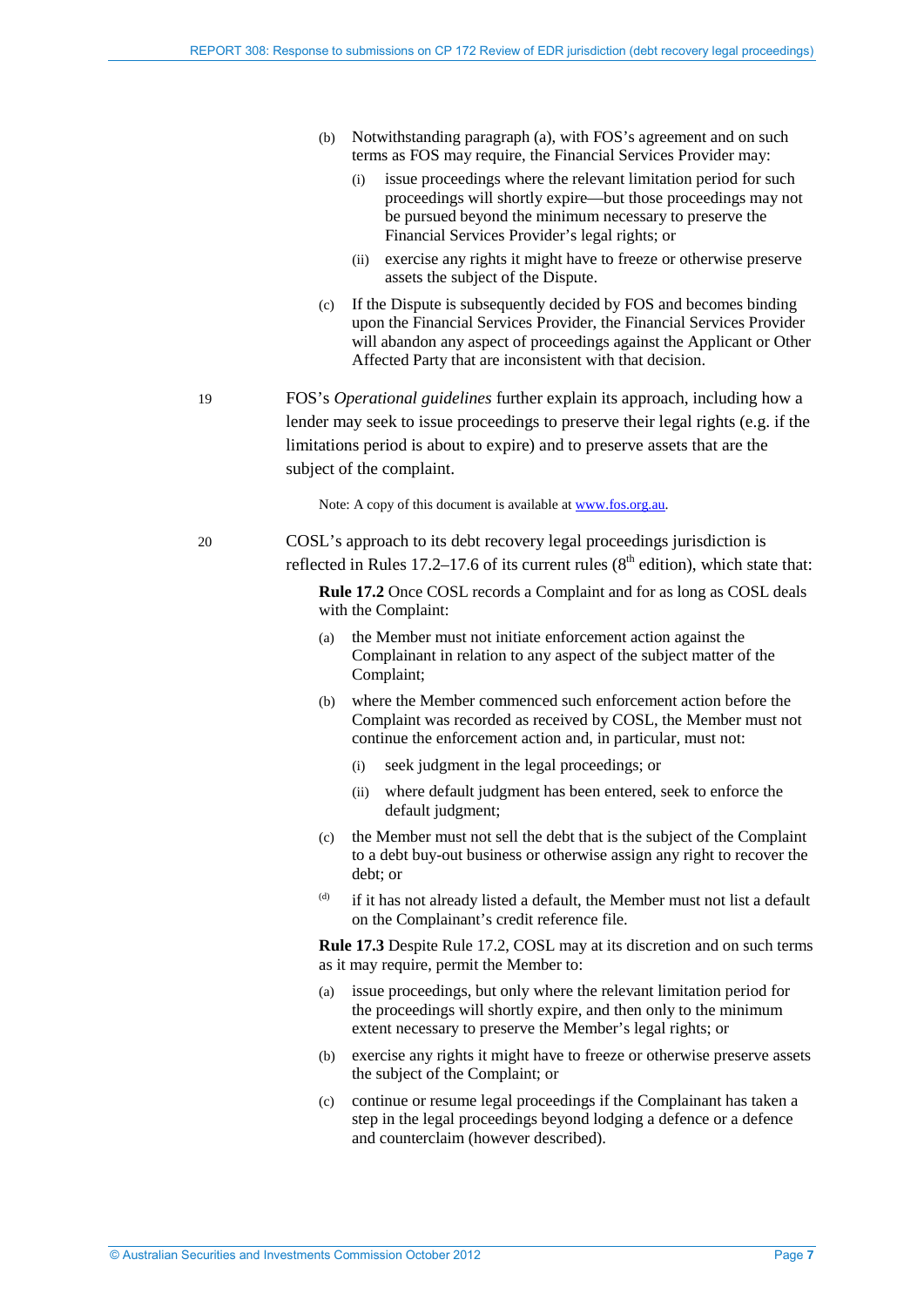Note: The Complainant will not be considered to have taken a 'step' if they merely attended a directions hearing or agreed to consent orders of a procedural nature being filed in the proceedings.

**Rule 17.4** The Member must not do anything, including:

- (a) initiating or resuming enforcement action; or
- (b) seeking judgment for the debt or taking possession of an asset securing the debt; or
- (c) assigning any right to recover the debt; or
- (d) listing a default on the Complainant's credit reference file,

which is inconsistent with:

- (i) a decision by COSL in the Complainant's favour; or
- (ii) an agreement by the parties to the Complaint to settle the Complaint on agreed terms; or
- (iii) in the case of a financial hardship application, an agreement between the parties on a variation of the payment terms; or
- (iv) in the case of a financial hardship application, a direction by COSL to the Member to vary the terms of a Credit Contract under Rule 9.6(h).

**Rule 17.5** The Member may initiate or, subject to Rule 17.6, resume enforcement action if:

- (a) COSL determines it has no jurisdiction to deal with the Complaint; or
- (b) COSL considers that the Complaint is not made out; or
- (c) the Complainant declines to accept COSL's determination of the Complaint.

**Rule 17.6** Where the Complainant was served with a statement of claim or other initiating process before COSL recorded the Complaint, the Member may only resume enforcement action under Rule 17.5 if it first allows the Complainant 21 days in which to file a defence or a defence and counterclaim (if they have not already done so).

21 We consider that COSL's approach is consistent with the requirement in RG 139.77–RG 139.79 and achieves a higher standard than the requirement because COSL may become involved in complaints at later stages of the debt recovery legal process, beyond when a complainant lodges a defence or defence and counterclaim (i.e. once a default judgment is entered).

#### **Phase II credit reforms**

- 22 The Consumer Credit Enhancements Act (Enhancements Act) passed both the House of Representatives and the Senate on 20 August 2012 and was assented to on 17 September 2012. The Enhancements Act seeks to refine the National Credit Act from 1 March 2013.
- 23 Of relevance to our review of EDR jurisdiction, the Enhancements Act:
	- (a) removes the \$500,000 value of the loan threshold for a consumer to apply for a hardship application or postponement of enforcement proceedings;

© Australian Securities and Investments Commission October 2012 Page **8**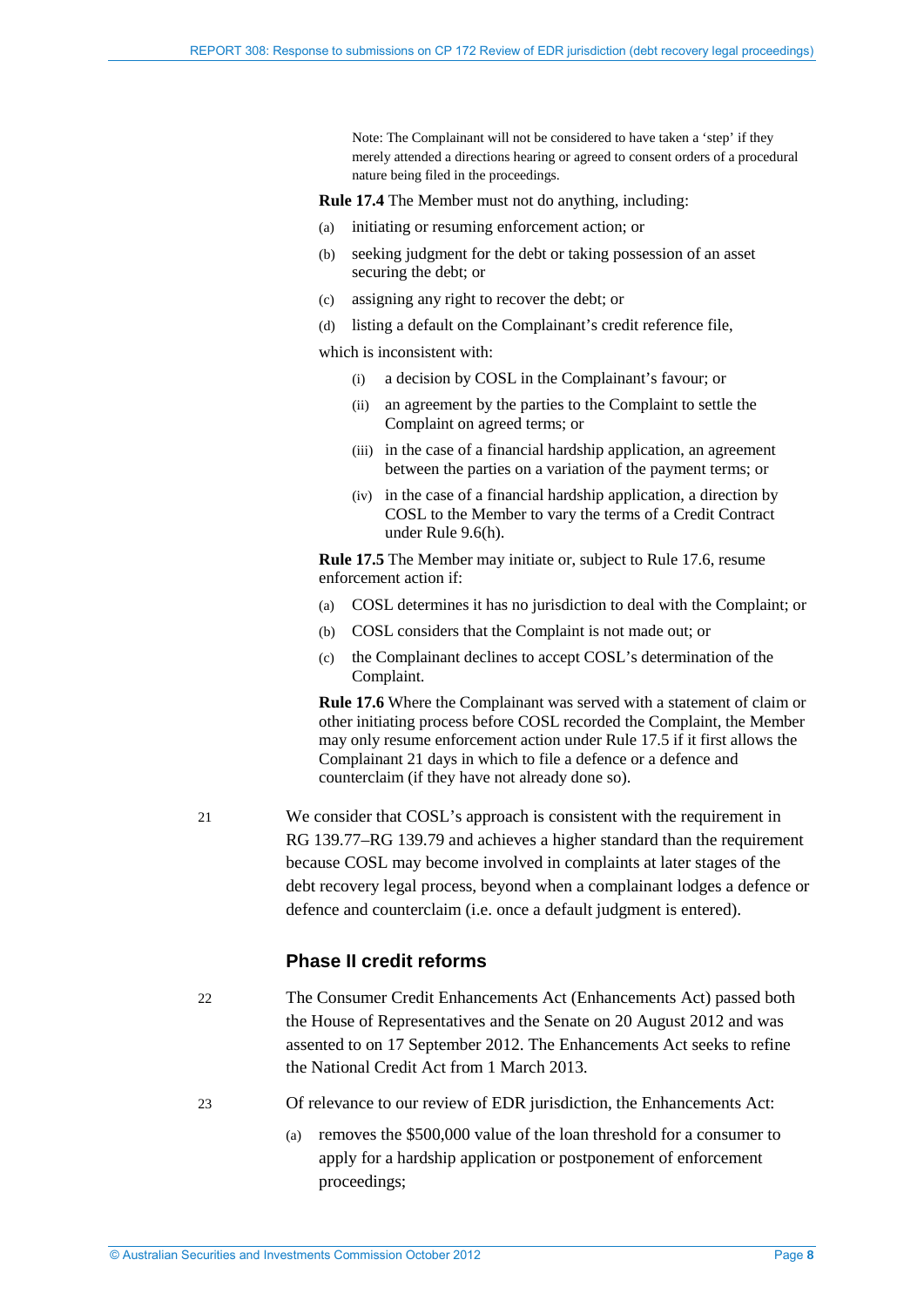- (b) makes it easier for a consumer to give notice that they seek a hardship variation (i.e. either in writing or verbally and on broader grounds, if the consumer is unable to meet their obligations under a credit contract); and
- (c) requires lenders to not progress enforcement proceedings until a consumer's request for a hardship variation has been properly considered.
- 24 We anticipate that these reforms will reduce the number of complaints coming to EDR schemes under their debt recovery legal proceedings jurisdiction. However, this jurisdiction is likely to continue to be relevant, particularly if consumers continue to not recognise they have a problem or only seek assistance for hardship after a writ or statement of claim has been served (i.e. they are not aware they can make a hardship application earlier when they begin to experience financial difficulty, they are being pursued for a statute barred debt, or the loan granted did not meet responsible lending requirements).
- 25 As part of Phase II credit reforms, the Australian Government is also considering the extent to which the National Credit Act and Sch 1 of that Act (National Credit Code) will apply to the provision of credit to small business borrowers and the provision of credit for investment purposes (other than margin loans).
- 26 We understand that there may be some time yet before Phase II credit reforms for small business and investment lending are finalised.

### <span id="page-8-1"></span><span id="page-8-0"></span>**Our review of EDR jurisdiction**

| 27 | In December 2011, we commenced a review of EDR jurisdiction in this area by<br>releasing Consultation Paper 172 Review of EDR jurisdiction over complaints<br>when members commence debt recovery legal proceedings (CP 172). |  |
|----|-------------------------------------------------------------------------------------------------------------------------------------------------------------------------------------------------------------------------------|--|
| 28 | In CP 172, we sought feedback from stakeholders on their experiences with<br>this jurisdiction.                                                                                                                               |  |
| 29 | We also sought feedback on the following issues, among others:                                                                                                                                                                |  |
|    | Should the requirement in RG 139.77–RG 139.79 for EDR schemes to<br>(a)<br>handle complaints where debt recovery legal proceedings have already<br>commenced remain in its current form?                                      |  |
|    | What refinements should be made to this requirement?<br>(b)                                                                                                                                                                   |  |
|    | Are any refinements needed given proposed changes to the National<br>(c)<br>Credit Act as part of Phase II credit reforms?                                                                                                    |  |
|    | Should complaints about certain types of financial or credit products be<br>(d)<br>excluded from a scheme's debt recovery legal proceedings jurisdiction<br>and instead be more appropriately handled in court?               |  |
|    |                                                                                                                                                                                                                               |  |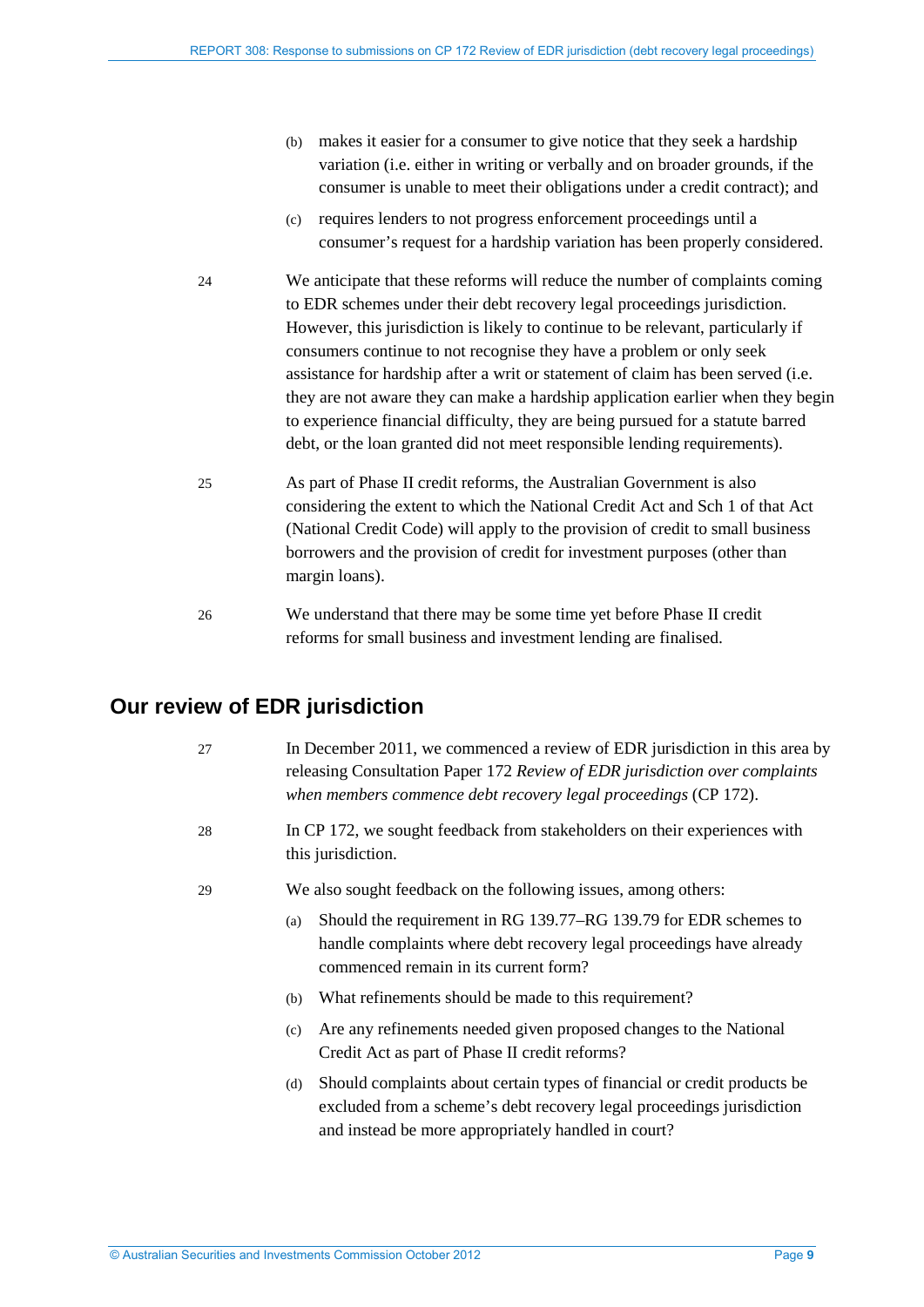|    | Do certain court processes and procedures prevent a member from<br>(e)<br>being able to reasonably comply with FOS's and COSL's debt recovery<br>legal proceedings jurisdiction?                                                                                   |  |
|----|--------------------------------------------------------------------------------------------------------------------------------------------------------------------------------------------------------------------------------------------------------------------|--|
|    | Is there a class of complainant that should not be allowed to access an<br>(f)<br>EDR scheme's debt recovery legal proceedings jurisdiction?                                                                                                                       |  |
| 30 | In May–June 2012, after all written submissions to CP 172 were received, we<br>met separately with key industry associations, consumer representatives and<br>EDR schemes that had made submissions to informally discuss their views.                             |  |
| 31 | We also held a joint roundtable discussion with key stakeholders in July<br>2012. For a list of attendees who participated, see the appendix.                                                                                                                      |  |
| 32 | This report highlights the key issues that arose out of written submissions to<br>CP 172 and informal discussions, as well as our findings of the review.                                                                                                          |  |
| 33 | This report is not meant to be a comprehensive summary of all responses<br>received from submissions and informal discussion. It is also not meant to be<br>a detailed report on every question asked in CP 172. We have limited this<br>report to the key issues. |  |

#### <span id="page-9-1"></span><span id="page-9-0"></span>**Submissions to our review**

- 34 We received 27 written submissions (three confidential) in response to CP 172 from a diverse range of stakeholders, including industry, ASIC-approved EDR schemes and consumer representatives. For a list of respondents who made public submissions to CP 172, see the appendix. Copies of submissions are available on ASIC's website at [www.asic.gov.au/cp](http://www.asic.gov.au/cp) under CP 172.
- 35 Table 1 gives a breakdown of the stakeholders from whom the 24 nonconfidential submissions were received.

**Table 1: Stakeholders who made public submissions to CP 172**

| <b>Stakeholder</b>                                                                                                                                                                               | No. of submissions |
|--------------------------------------------------------------------------------------------------------------------------------------------------------------------------------------------------|--------------------|
| Industry (including 10 businesses, 6 industry associations and 1 law firm<br>representing industry clients)                                                                                      | 17                 |
| Consumer representative organisations<br>Note: Consumer organisations that contributed to the joint consumer submission and<br>separately made their own submission have not been counted twice. | 9                  |
| <b>EDR</b> schemes                                                                                                                                                                               | 2                  |

36 Written submissions generally took different positions on the requirement in RG 139.77–RG 139.79. Table 2 summarises these positions.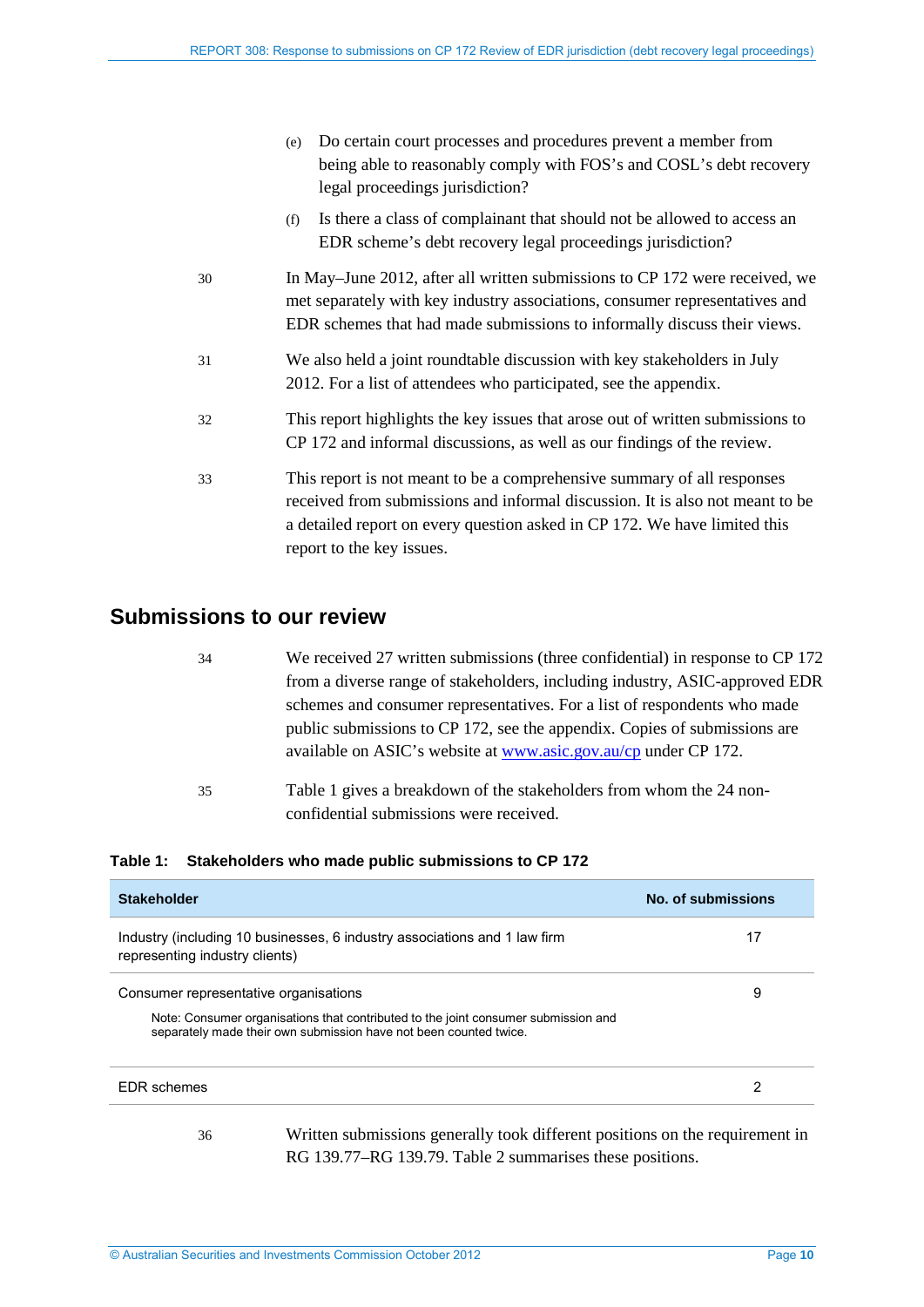| <b>View</b>                         | <b>Explanation</b>                                                                                                                                                                                                     | <b>Submissions that expressed</b><br>this view                                                      |
|-------------------------------------|------------------------------------------------------------------------------------------------------------------------------------------------------------------------------------------------------------------------|-----------------------------------------------------------------------------------------------------|
| Access to EDR<br>should be expanded | The scope of RG 139.77–RG 139.79 needs to be<br>broadened so complainants can access EDR<br>schemes at later stages of the legal process for debt<br>recovery (e.g. where a default judgment has been<br>entered).     | Most consumer representatives<br>(7 out of the 9 consumer<br>organisations who made<br>submissions) |
| No change required                  | The requirement in RG 139.77– RG 139 should<br>remain unchanged.                                                                                                                                                       | A few submissions (COSL,<br>Redfern Legal Centre, CCLC<br>NSW)                                      |
| Some refinements<br>are necessary   | There are a number of problems and issues with<br>how EDR schemes currently operate their debt<br>recovery legal proceeding jurisdiction. Some fine-<br>tuning of the requirement in RG 139.77-RG 139 is<br>necessary. | Most submissions                                                                                    |
| Access to EDR<br>should be removed  | The requirement in RG 139.77–RG 139.79 should<br>be removed so that the pre-1 January 2010 position<br>for FOS is reinstated.                                                                                          | Two industry submissions<br>(AFMA, ABA)                                                             |
|                                     | Note: However, during the joint roundtable<br>discussion (see paragraphs 46-50), all industry<br>associations expressed support for EDR and the<br>debt recovery legal proceedings jurisdiction.                       |                                                                                                     |

#### **Table 2: Views on the requirement in RG 139.77–RG 139.79**

### **Summary of our response to submissions**

<span id="page-10-0"></span>

| 37 | Because most of the submissions asked for refinements to EDR schemes'<br>debt recovery legal proceedings jurisdiction, our review focuses on the key<br>areas for enhancement.                                                                                                                                                                                                                                                                                                                                                                         |
|----|--------------------------------------------------------------------------------------------------------------------------------------------------------------------------------------------------------------------------------------------------------------------------------------------------------------------------------------------------------------------------------------------------------------------------------------------------------------------------------------------------------------------------------------------------------|
| 38 | Given the nature and number of requests for refinements, we do not propose<br>to broaden the scope of RG 139.77–RG 139.79 at this time.                                                                                                                                                                                                                                                                                                                                                                                                                |
| 39 | Some industry submissions raised concerns about how EDR schemes handle<br>credit complaints more generally, even when a lender may not have commenced<br>debt recovery legal proceedings. While these matters are outside the scope of<br>this review, we encourage both FOS and COSL to consider this feedback as part<br>of each scheme's ongoing schedule for improvement (including as part of their<br>short-term business plans, development of key performance indicators and next<br>independent review of operations, as required by RG 139). |
| 40 | A few industry submissions (ABACUS, AFMA and Bransgroves Lawyers)<br>called for ASIC to conduct a broader review or 'wholesale stocktake' of<br>EDR schemes and the requirements in RG 165 and RG 139, to make sure<br>that schemes do not become inefficient and ineffective by delivering<br>unsatisfactory outcomes to consumers and industry.                                                                                                                                                                                                      |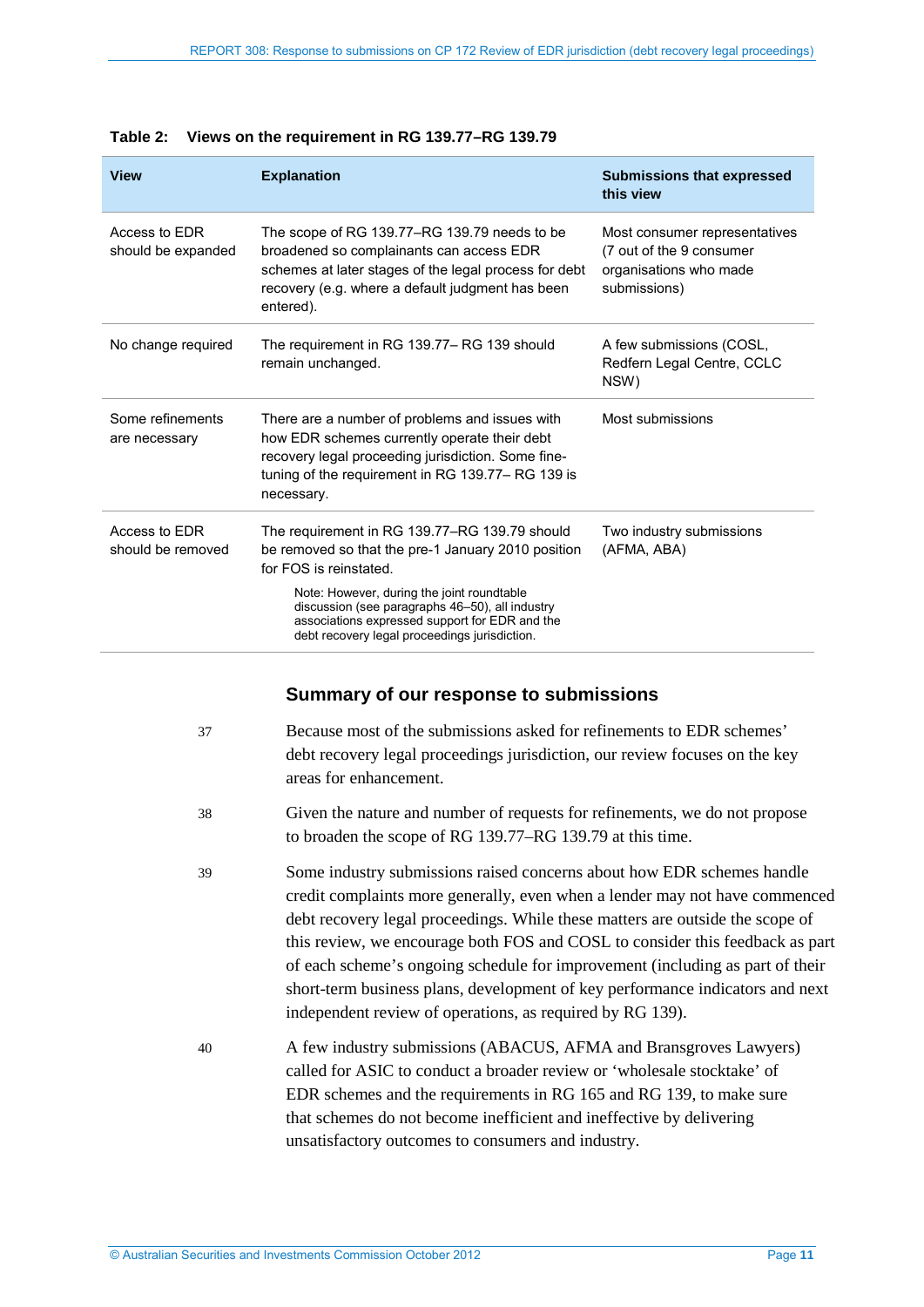- 41 We have carefully considered this request and consider that it is too early for a full-scale review of the requirements in RG 165 and RG 139, given the short time that has passed since EDR scheme membership became mandatory for credit in 2010 and since our last major review of the dispute resolution system, which ended in May 2009, and subsequent updates for credit in 2010.
- 42 Instead, we think that EDR scheme efficiency and effectiveness can be best enhanced in the following ways:
	- (a) Each EDR scheme has an ongoing schedule for improvement (see paragraph [39\)](#page-10-0), which should consider ways to address the feedback provided to this review. We will continue to liaise with users of EDR schemes (both consumer organisations and industry associations) to monitor concerns and work with the schemes to ensure that the dispute resolution system is operating efficiently and effectively for credit.
	- (b) Any further refinements to the dispute resolution system for Phase II credit reforms may also address some of these issues.
- 43 Given the benefits for consumers in being able to access an EDR scheme's debt recovery legal proceedings jurisdiction, we do not propose to remove the requirement in RG 139.77–RG 139.79 altogether, so FOS can return to its pre-1 January 2010 position whereby consumers were unable to access FOS after scheme members had initiated debt recovery legal proceedings.

#### 44 This is because:

- (a) during the joint roundtable discussion (see paragraphs [46](#page-12-1)[–50\)](#page-12-2), stakeholders expressed support for the EDR process and the useful role an EDR scheme's debt recovery legal proceedings jurisdiction plays;
- (b) both consumer groups and EDR schemes have reported that this jurisdiction continues to be useful in helping consumers to obtain hardship assistance or further time to sell their home (without the need to proceed to court); and
- (c) removing the jurisdiction altogether would detract from the Government's policy intention that as many credit complaints as possible be addressed through IDR and EDR.

Note: '*Wherever possible, parties will be encouraged to resolve disputes without resorting to litigation. It is expected that courts would generally only be utilised where internal dispute resolution (IDR) and EDR processes have not resolved the matter, or where EDR is considered inappropriate.*' See Revised Explanatory Memorandum to the National Consumer Credit Protection Bill 2009 (Explanatory Memorandum), para 4.9.

45 Removing this jurisdiction may also cause significant consumer detriment and might result in some consumers being disadvantaged by differences in EDR scheme approaches, particularly if COSL continues to meet the requirement in RG 139.77–RG 139.79 (it had this jurisdiction before 1 January 2010).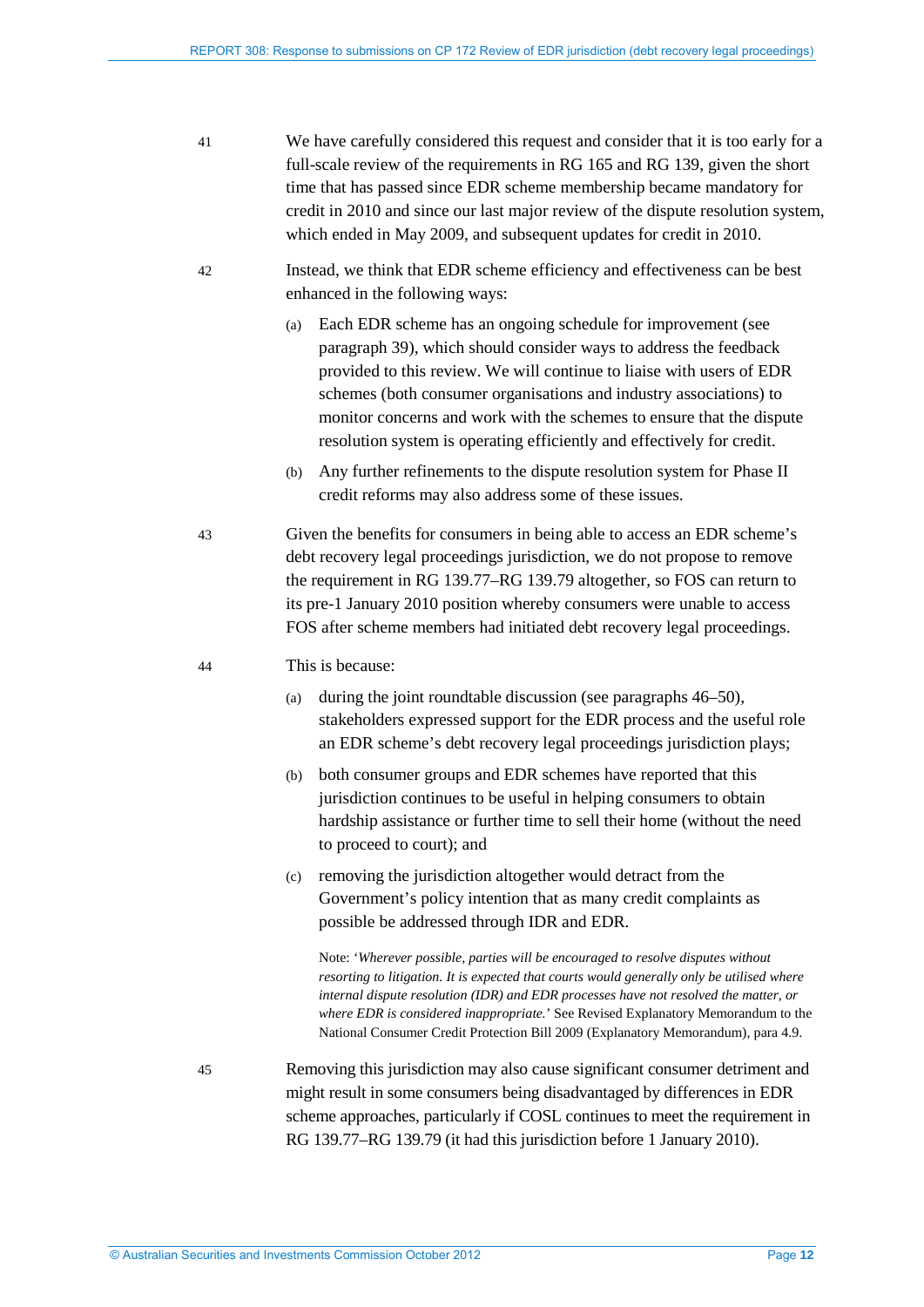### <span id="page-12-1"></span><span id="page-12-0"></span>**Roundtable discussion**

- 46 The purpose of the joint roundtable discussion was to enhance stakeholder understanding of each other's perspectives, to reach a collective solution and to help ASIC further develop options to refine the requirement in RG 139.77–RG 139.79. 47 All attendees expressed support for the EDR process and acknowledged the useful role an EDR scheme's debt recovery legal proceedings jurisdiction plays. 48 Attendees agreed that some of the problems raised by written submissions to CP 172 could be best addressed by EDR schemes adjusting their approach to this jurisdiction, rather than by ASIC adjusting our guidance in RG 139. It was also agreed that any solution would need to be collective, with all stakeholders taking steps to do their part to make the dispute resolution system work better. 49 This would include: (a) better early identification of hardship by licensees and better resourced and more efficient and effective complaints handling teams; (b) enhanced EDR scheme operations and processes; (c) enhanced consumer understanding of how an EDR scheme's debt recovery legal proceedings jurisdiction can assist a consumer and a consumer's continued obligation to make repayments where possible; and
	- (d) some relatively minor refinements to ASIC guidance in RG 139.77–RG 139.79.
- <span id="page-12-2"></span>50 In this report, we discuss the key feedback received from submissions, informal discussions and the joint roundtable session, and our findings on:
	- (a) EDR scheme operational issues (see Section B);
	- (b) possible refinements to our guidance in RG 139.77–RG 139.79 (see Section C); and
	- (c) suggestions for improving the IDR process (see Section D).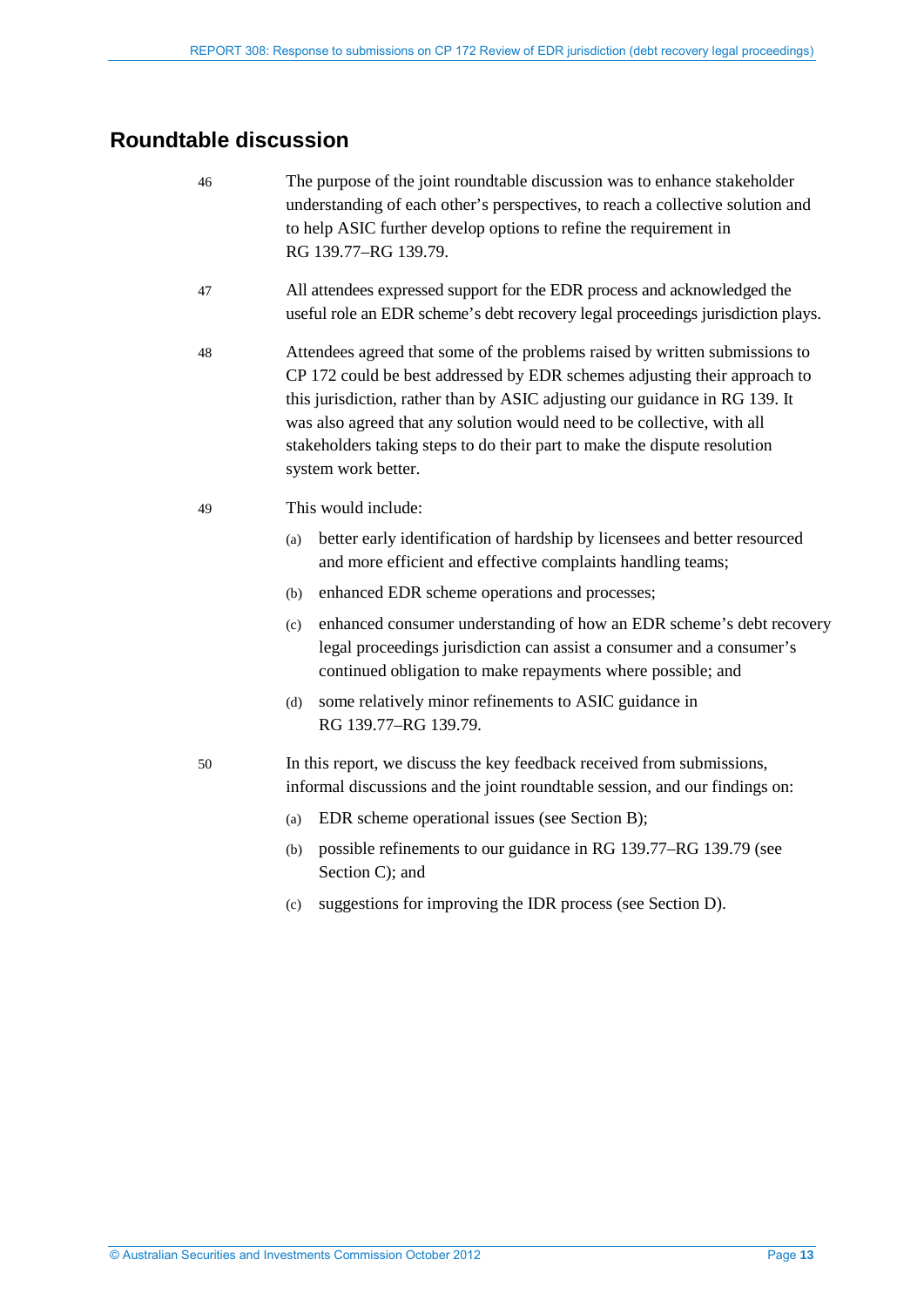## <span id="page-13-0"></span>**B EDR scheme operational issues**

#### **Key points**

Both industry and consumer submissions identified delays at the EDR stage as an area for improvement.

Many industry submissions also identified specific areas of improvement for EDR schemes to help minimise delay when handling complaints under their debt recovery legal proceedings jurisdiction. These were that EDR schemes should be:

- more proactive in assisting the parties to find early resolutions;
- quicker at identifying 'serial' complainants; and
- quicker at identifying whether a complaint is outside the scheme's jurisdiction.

Some industry submissions suggested that ASIC should consider introducing time limits for EDR schemes to handle complaints under their debt recovery legal proceedings jurisdiction. We have decided against introducing a time limit because this could undermine the effectiveness of this jurisdiction if scheme members do not genuinely respond to a complaint at the EDR stage before the time limit expires, or further time is needed for this process to achieve an outcome.

Because many concerns related to EDR scheme operational or process issues, we encourage schemes to engage in further dialogue with scheme users to explore how to best enhance scheme processes to minimise delay.

### <span id="page-13-1"></span>**Addressing delays**

- 51 Industry and consumer submissions identified undue delays at EDR as an area for improvement.
- 52 ABACUS's submission reported delays of 3–4 months at FOS. The Australian Securities Ltd's submission reported that the EDR process can take up to 6–12 months longer than if the same matter is addressed in the Supreme Court. We consider that the short time in court may perhaps be because the consumer has not contested the matter in court, most likely because they do not have the resources nor legal representation to be able to do so.
- 53 One industry submission (AFMA) expressed particular concern that delays can make it more difficult for lenders to realise their security (AFMA) and this can be aggravated by consumers not making regular payments while the complaint is addressed at EDR (AFC).
- 54 This needs to be considered, given the types of complainants who may routinely need the greatest assistance at the EDR stage under a scheme's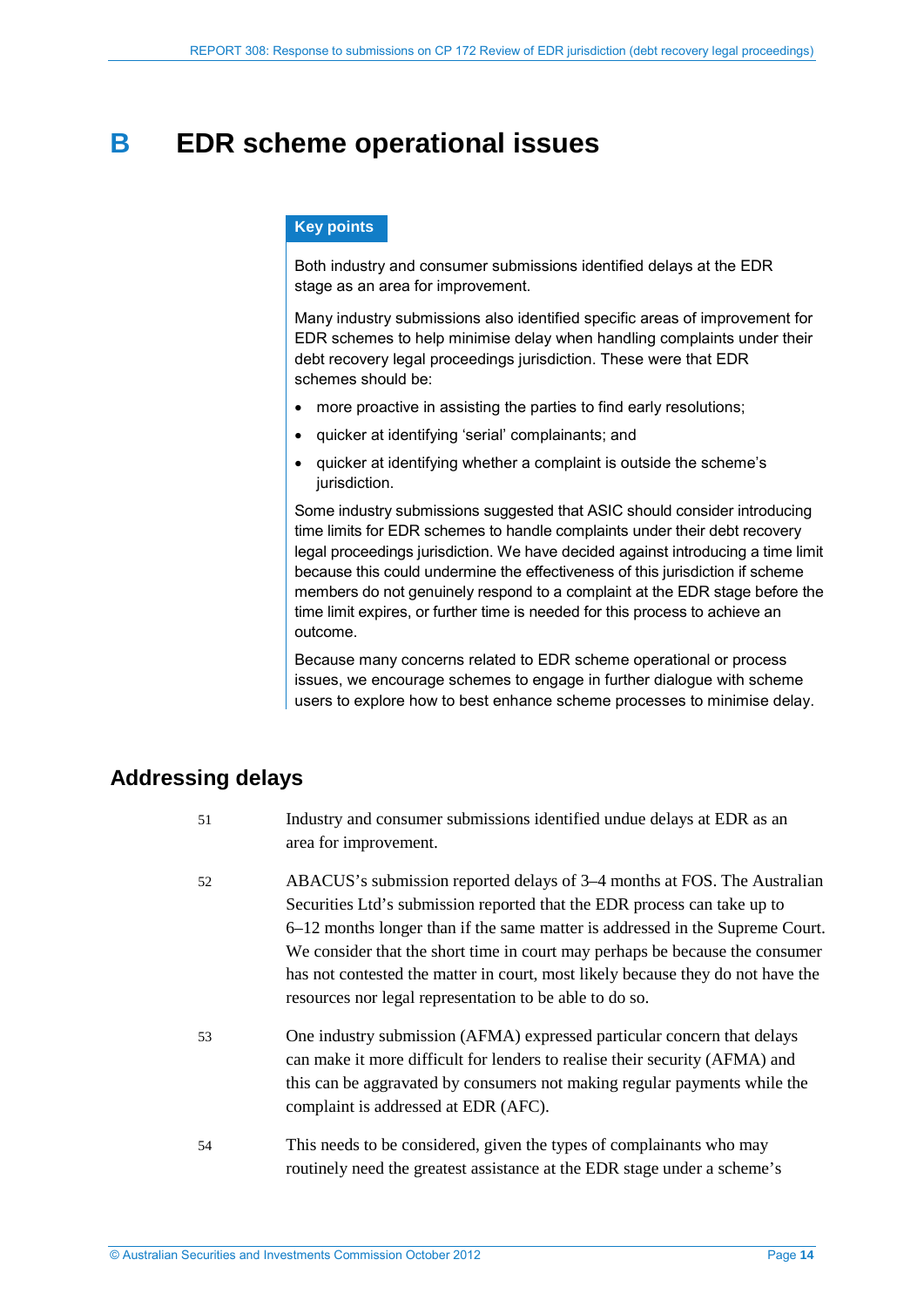debt recovery legal proceedings jurisdiction. FOS has suggested that some consumers in extreme hardship may not be able to make regular repayments (e.g. where an unsuitable loan has been granted) or a statute barred debt is being pursued.

- 55 FOS also reports that delays are primarily caused by members who do not follow their expedited processes for debt recovery legal proceedings complaints.
- 56 This is reflected by FOS statistics on its debt recovery legal proceedings jurisdiction, which indicate that where members fail to meet FOS timeframes under its expedited process—perhaps because the member's complaints handling team is under-resourced—the complaint ceases to be expedited.
- 57 FOS reports that complaints that fall off the expedited track generally take longer to resolve than those that remain expedited. Expedited debt recovery legal proceedings complaints are on average resolved within 90 days at FOS.

Note: See FOS's report at [www.fos.org.au/centric/home\\_page/publications/debt\\_recovery\\_legal\\_proceedings\\_stati](http://www.fos.org.au/centric/home_page/publications/debt_recovery_legal_proceedings_statistical_report.jsp) stical report.jsp.

- 58 We also note the concerns of Genworth in its submission that COSL's expedited process under its rules only applies to low value complaints (under \$3,000) if the COSL member pays a fee. Genworth suggests that this process could be expanded to cover debt recovery legal proceedings complaints.
- 59 During discussions and the joint roundtable session, COSL advised that while their rules do not specifically refer to an expedited process for debt recovery legal proceedings complaints, their practice is to treat these complaints urgently, given the implications for members in having to stay debt recovery legal proceedings.
- 60 To address delays, which can contribute to prolonged stays of enforcement proceedings, some industry submissions (ABA, ABACUS and MFAA) suggested that ASIC should consider introducing a maximum time limit for EDR schemes to handle debt recovery legal proceedings complaints. Such a maximum timeframe could be as short as 60 days (Ezy Mortgage) or up to 9 months (MFAA). After the expiry of the timeframe, scheme members would be free to pursue their debt recovery action in court. That is, a stay of legal proceedings would no longer apply or the scheme member would be free to reinitiate legal proceedings.
- 61 Other submissions and comments made during informal discussions (ABACUS and Ezy Mortgage) suggested that ASIC should introduce more prescriptive maximum timeframes for interim steps in the EDR process (i.e. for an EDR scheme to assess a complaint and refer the matter to the scheme member).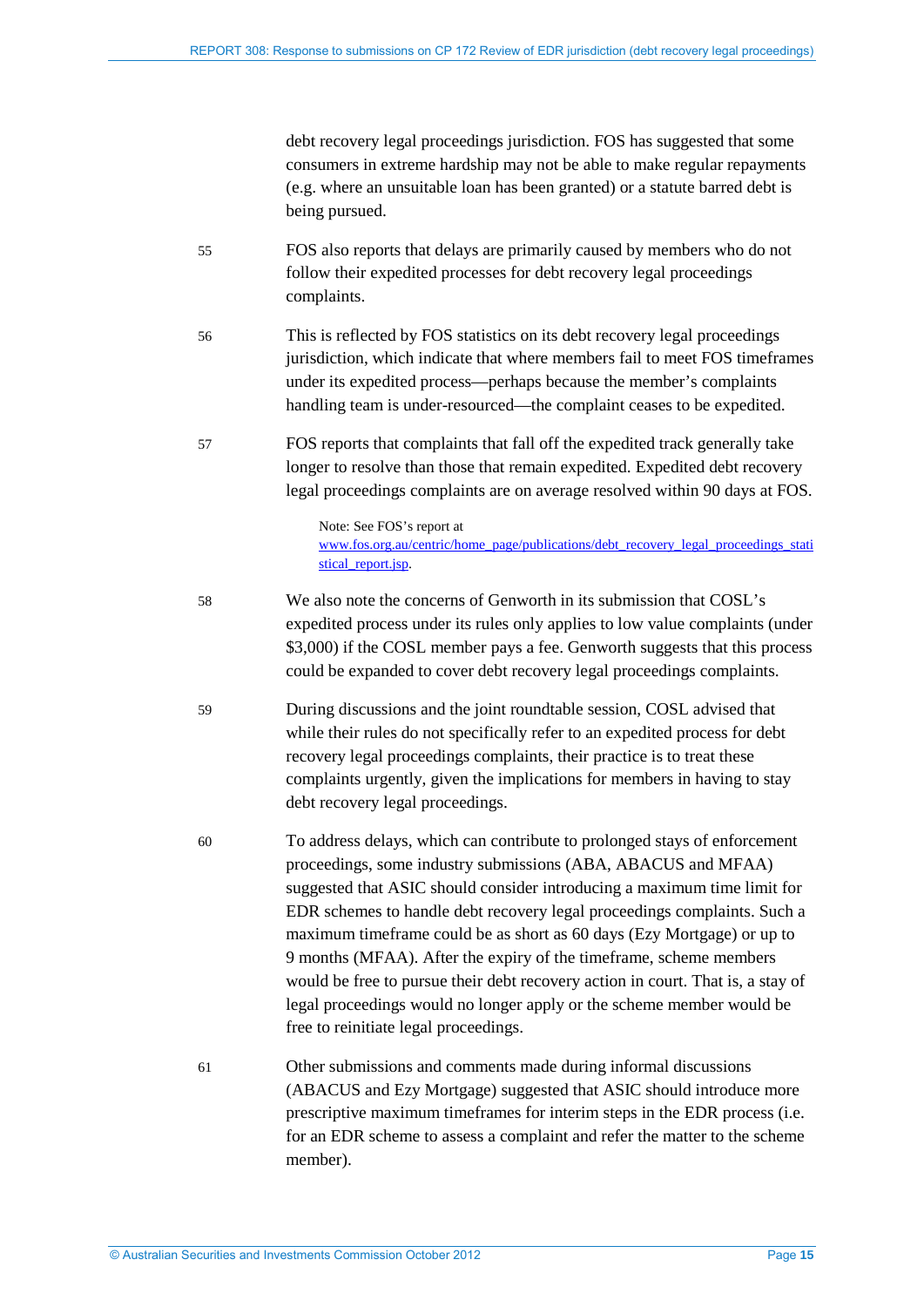| -62 | Other submissions suggested alternative ways for schemes to reduce delay, |
|-----|---------------------------------------------------------------------------|
|     | including:                                                                |

- (a) better resourcing of the schemes so they can more efficiently carry out their complaints handling functions, with more experienced and highly skilled staff handling complaints at the earlier stages of the scheme process (CCLS WA and Redfern Legal Centre); and
- (b) quicker identification of 'serial complainants' and complaints outside a scheme's debt recovery legal proceedings jurisdiction. We discuss this further at paragraphs [66](#page-15-2)[–73.](#page-16-1)
- 63 Consumer submissions commented that there is no evidence in FOS's statistical report of delay when FOS handles complaints under its debt recovery legal proceedings jurisdiction (CCLC NSW). CCLC NSW also suggested that a solution to perceived industry delay could be that lenders refer consumers to a financial counsellor or consumer lawyer by calling Financial Counselling Australia's advice line on 1800 007 007. This could assist consumers to seek more realistic outcomes.
- 64 Some submissions suggested that if a scheme member's complaints handling team could be better resourced and trained, some of the pressures on EDR may be alleviated. We discuss improving the IDR process in Section D of this report.

#### <span id="page-15-0"></span>**Schemes should more proactively offer solutions**

65 Some industry submissions (ABACUS, AFMA and Fox Symes Home Loans Group) expressed concern that the EDR schemes seem to provide a service of 'passing shuttle negotiation', whereby passing offers and counteroffers are exchanged between the parties instead of the scheme proactively suggesting options for resolution. This wastes time instead of focusing on early resolutions.

### <span id="page-15-2"></span><span id="page-15-1"></span>**Schemes should more quickly identify 'serial complainants'**

66 Some industry submissions (AFC, AFMA, Angas Securities, Credit Corp Group, GE Capital, Fox Symes Home Loans Group and MFAA) raised concerns about complainants who lodge subsequent complaints at EDR to delay the inevitable and stop debt recovery enforcement proceedings indefinitely. They considered these complaints to be either 'frivolous' and 'vexatious' or an abuse of the EDR process, especially if complainants stop making loan repayments altogether.

67 The Consumer Action Law Centre joint consumer submission and the Legal Aid NSW submission commented that FOS and COSL statistics suggest there is little or no evidence of abuse of EDR schemes' debt recovery legal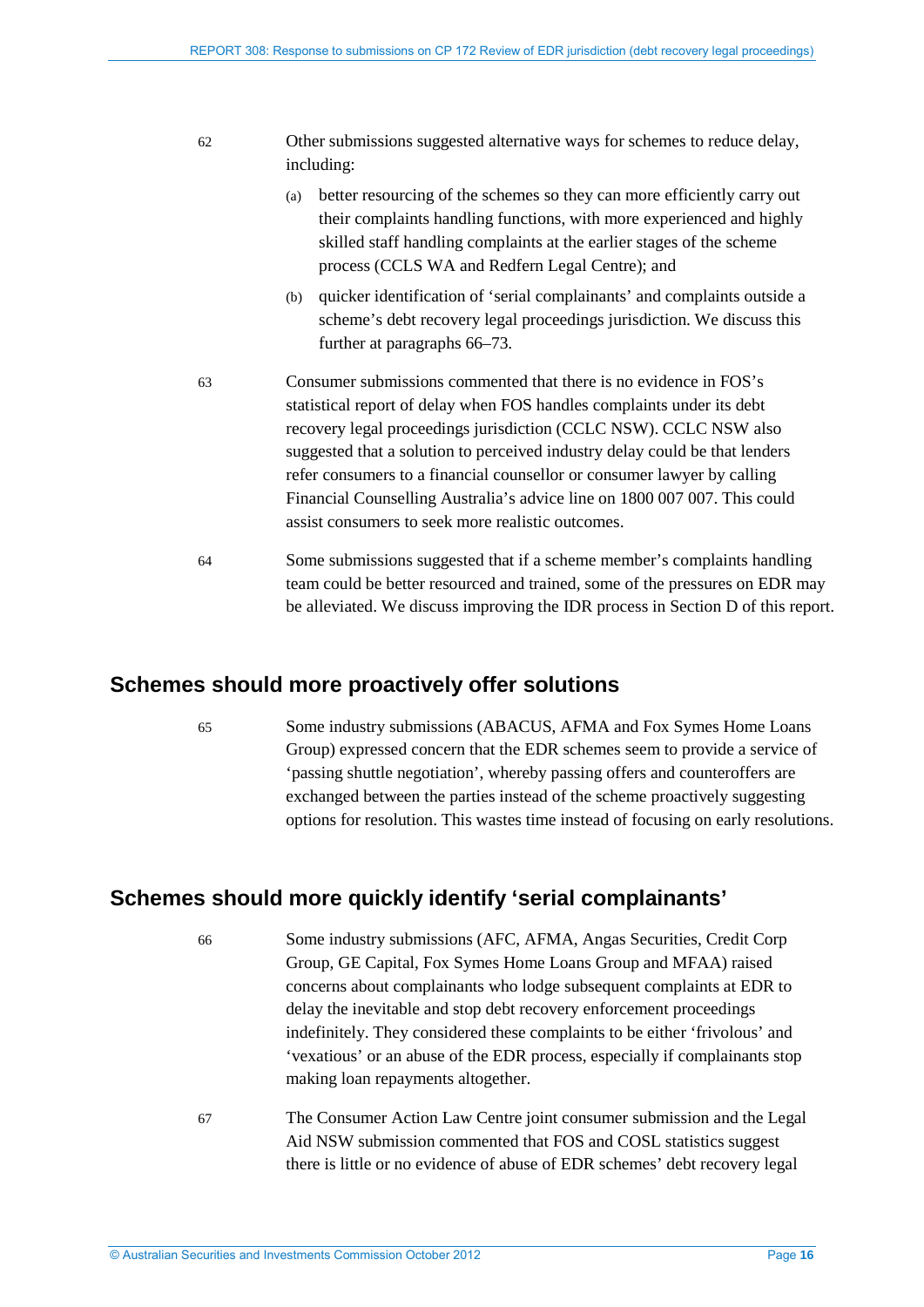proceedings jurisdiction. Rather, complainants often feel confused and paralysed by the complex legal process they find themselves in. Furthermore, as both FOS and COSL have clear provisions under their respective terms of reference or rules to exclude 'frivolous and vexatious' complaints, it is unlikely that such complaints would be able to proceed at the EDR stage.

Note: See paragraph 5.2(d), FOS Terms of Reference (effective 1 January 2012) and Rule  $10.1(t)$ , COSL Rules ( $8<sup>th</sup>$  edition).

- 68 Other industry submissions also raised concerns about 'serial' complainants who continue to lodge subsequent complaints, often about new issues which were not identified at the start of the EDR process or which are unconnected with the resulting hardship. This then further delays a scheme member's ability to recover possession of a security and indefinitely stops debt recovery legal proceedings.
- 69 Some consumer submissions (e.g. Redfern Legal Centre) believed that concerns about delay and EDR processes potentially being open to abuse by serial complainants were overstated.
- 70 Industry groups expressed concerns that prolonged stays of legal enforcement proceedings are problematic, not only in terms of costs to scheme members, but also in terms of costs to complainants (many of whom may find themselves in a worse financial position, even having to declare bankruptcy, compared with if the matter had proceeded to court).
- 71 This may be further exacerbated when complainants stop making repayments (whether in full or in part under a hardship arrangement) while the complaint is at the EDR stage.

### <span id="page-16-0"></span>**Schemes should more quickly identify complaints outside their jurisdiction**

- 72 Several industry submissions (ABACUS, Genworth) suggested that EDR schemes should more quickly and appropriately identify and exclude complaints outside a scheme's jurisdiction.
- <span id="page-16-1"></span>73 At the joint roundtable discussion, it was considered that these complaints could include where a court would be the more appropriate forum for handling a complaint involving debt recovery legal proceedings (i.e. there would be no reasonable prospect of success or assistance being able to be provided at the EDR stage).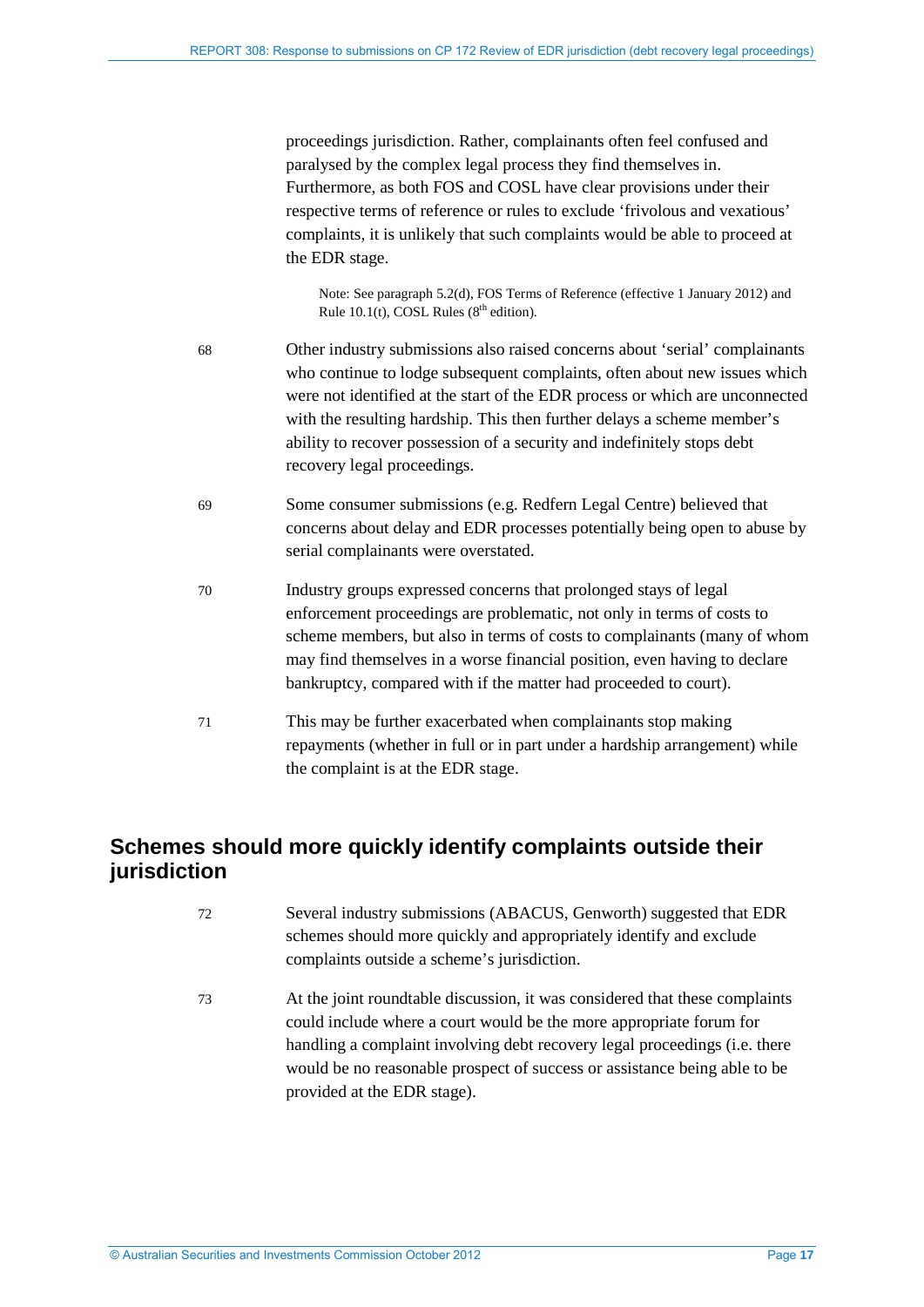### <span id="page-17-1"></span><span id="page-17-0"></span>**Options for improvement**

74 During informal discussions and the joint roundtable discussion, attendees suggested a range of options EDR schemes could consider to reduce delay:

- (a) EDR schemes could look at ways to better capture all of the complainant's issues at an earlier 'triage' or complaint assessment stage so as to reduce the number of complaints where new issues are subsequently raised by the complainant (e.g. by reiterating the complainant's concerns over the phone to confirm they are complete and correct and to draw out any other issues that may not have been elucidated by the consumer's written complaint).
- (b) EDR schemes could better cross-check whether a complainant is raising new issues about a complaint that has already been addressed so the matter may be handled by the same EDR scheme staff member.
- (c) FOS could consider introducing a similar process to COSL, whereby the scheme does not reopen a complaint for a new issue if the complainant would not be likely to be able to be able to meet their repayment obligations (even if the contract was varied). Instead, the complaint may be opened as a query (with the lender being able to continue enforcement action) while the complaint is being assessed. The query may then only be reopened as a complaint if there is a real prospect of refinance or sale without a shortfall or if the complainant is now able to demonstrate they will be able to meet their payment obligations if the contract is varied.
- (d) COSL could consider introducing a formal expedited process under its Rules for debt recovery legal proceedings complaints in addition to their current approach to treating these complaints as urgent.

#### *ASIC's response*

We encourage both FOS and COSL to engage in further dialogue with all scheme users to explore how to best enhance scheme operations and processes to minimise delay.

As part of these further discussions, we encourage the schemes to consider:

- how to more proactively offer early resolutions;
- the options suggested in paragraph [74](#page-17-1) to reduce delay; and
- how to practically determine whether a complaint would be outside the scheme's jurisdiction because it could be more appropriately dealt with in court.

We encourage scheme members to utilise and comply with expedited processes, given that avoiding unnecessary delay is in the interest of all parties.

We encourage the schemes to reconsider whether they have the right levels of resourcing and whether more experienced and highly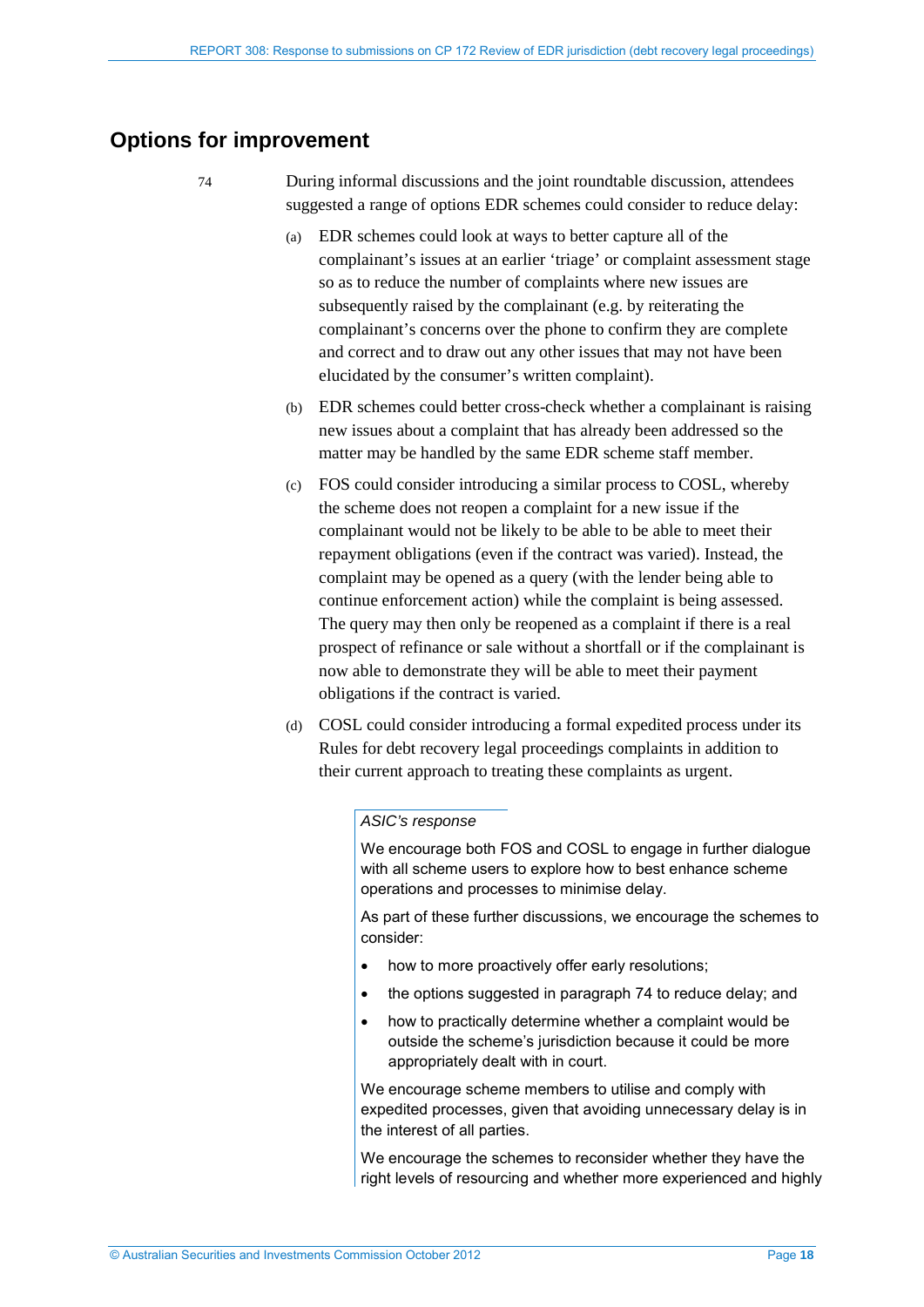skilled staff should be employed to handle complaints at the earlier stages of the scheme process (e.g. assessment and triage).

We will follow up with the schemes on how this is progressing as part of our regular and ongoing liaison.

After careful consideration, we have decided against introducing maximum and specific timeframes within which a scheme must handle complaints involving debt recovery legal proceedings. This is because these timeframes may create disincentives for scheme members to promptly respond to and cooperate with EDR scheme processes. We would be concerned that this could undermine a scheme's debt recovery legal proceedings jurisdiction.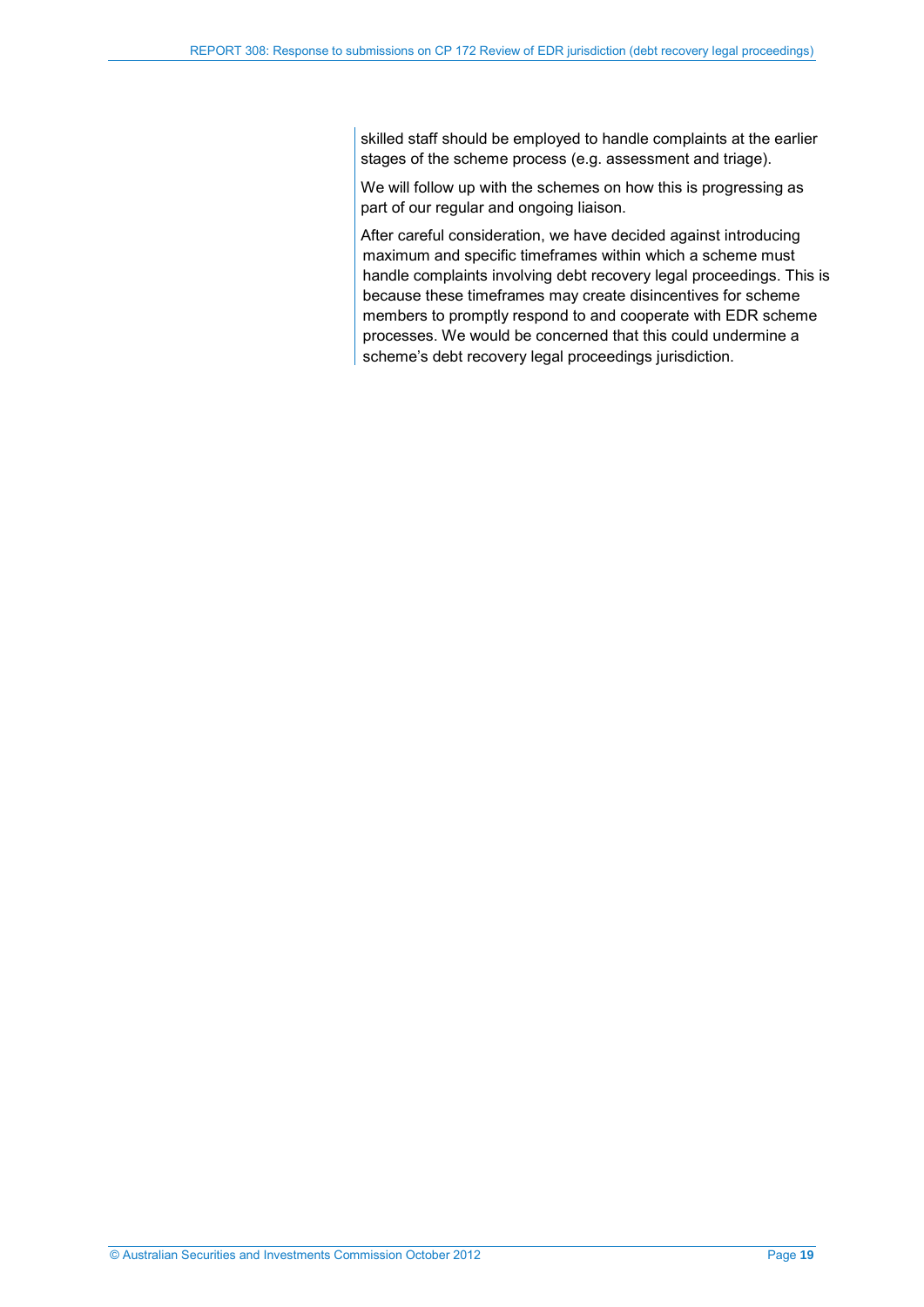## <span id="page-19-0"></span>**C Refinements to RG 139**

#### **Key points**

A number of industry submissions recommended that the obligation for a stay on debt recovery legal proceedings should be directly connected to the subject matter of the complaint.

Other industry submissions and FOS suggested that ASIC limit the scope of RG 139.77–RG 139.79 to allow EDR schemes to exclude certain types of complaints from their debt recovery legal proceedings jurisdiction, including certain types of commercial/small business complaints, which may involve more complex issues (and which may be more appropriately addressed in court).

Consumer submissions strongly opposed limiting the scope of a scheme's debt recovery legal proceedings jurisdiction for certain types of financial products, scenarios or groups because this may arbitrarily deny access to EDR.

We have decided to consult on a discrete proposal to refine our guidance in RG 139.77–RG 139.79 for small business complaints only: see Consultation Paper 190 *Small business lending complaints: Update to RG 139* (CP 190).

### <span id="page-19-1"></span>**Stays on legal proceedings**

75 A number of industry submissions (ABA, ABACUS, AFC, Credit Corp Group, Ezy Mortgage and MFAA) commented that a stay on debt recovery legal proceedings under RG 139.77–RG 139.79 should only be permitted when a complaint at the EDR stage relates to hardship or enforcement action. For example, a stay should not apply to complaints where there are peripheral issues to hardship or enforcement action—that is, separate complaints about direct debit fees, penalty fees, interest or enforcement fees that have no direct correlation with hardship or enforcement action should not invoke a stay.

- 76 The AFC commented that a stay of legal proceedings should only be granted on condition that the consumer maintains a regular repayment schedule or makes reasonable payments while the complaint is at the EDR stage.
- 77 During informal discussions and the joint roundtable discussion, consumer representatives and FOS expressed strong concerns that complainants in extreme hardship may not always be able to make any repayment, especially if they have been granted an unsuitable loan. To deny these complainants access to EDR might prevent the most vulnerable and disadvantaged from obtaining this assistance when they may need it the most.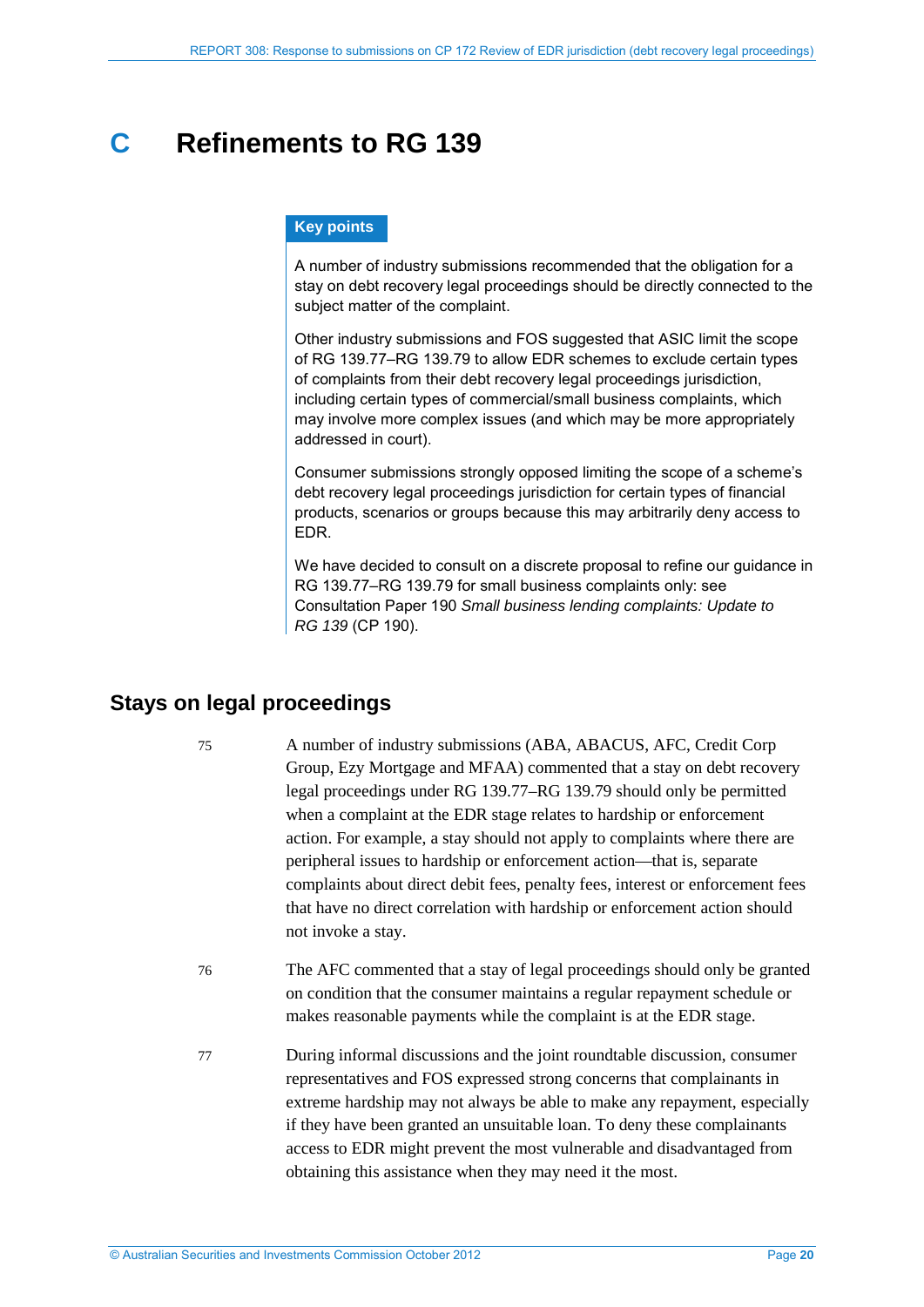- 78 CCLC NSW's submission commented that it is not clear how fee complaints would not relate to hardship or enforcement action and this should be clarified by those who seek the exclusion.
- 79 During informal discussions and at the joint roundtable discussion, consumer representatives and FOS commented that it is practically impossible to distinguish fee complaints from hardship and enforcement action issues. Participants in the roundtable discussion were invited to provide further information and examples to illustrate the distinction.

### <span id="page-20-0"></span>**Exclusion of certain types of complaints**

- 80 Consumer submissions (the Consumer Action Law Centre joint consumer submission and the separate CCLC NSW submission) opposed limiting the scope of RG 139.77–RG 139.79 to exclude particular financial products, scenarios or groups from EDR because this will arbitrarily deny access to EDR and may create confusion.
	- 81 Submissions from industry (ABA, Ezy Mortgage, Fox Symes Home Loans Group and MFAA) and comments raised during informal discussions suggested that the following types of complaints should be excluded from an EDR scheme's debt recovery legal proceedings jurisdiction:
		- (a) complaints where the complainant has already had their loan contract varied, but is unable to meet the varied terms;
		- (b) complaints where the complainant fails to make regular repayments or makes intermittent repayments;
		- (c) complaints involving enforcement action regarding an unsecured credit facility (i.e. over a car, furniture);
		- (d) complaints involving fees only (and unrelated to hardship or enforcement action); and
		- (e) complaints involving investment property loans (unless the borrower/guarantor's primary residential property is at risk).
	- 82 Table 3 sets out these types of complaints and why, after discussion at the joint roundtable session, it was considered inappropriate to exclude them.
	-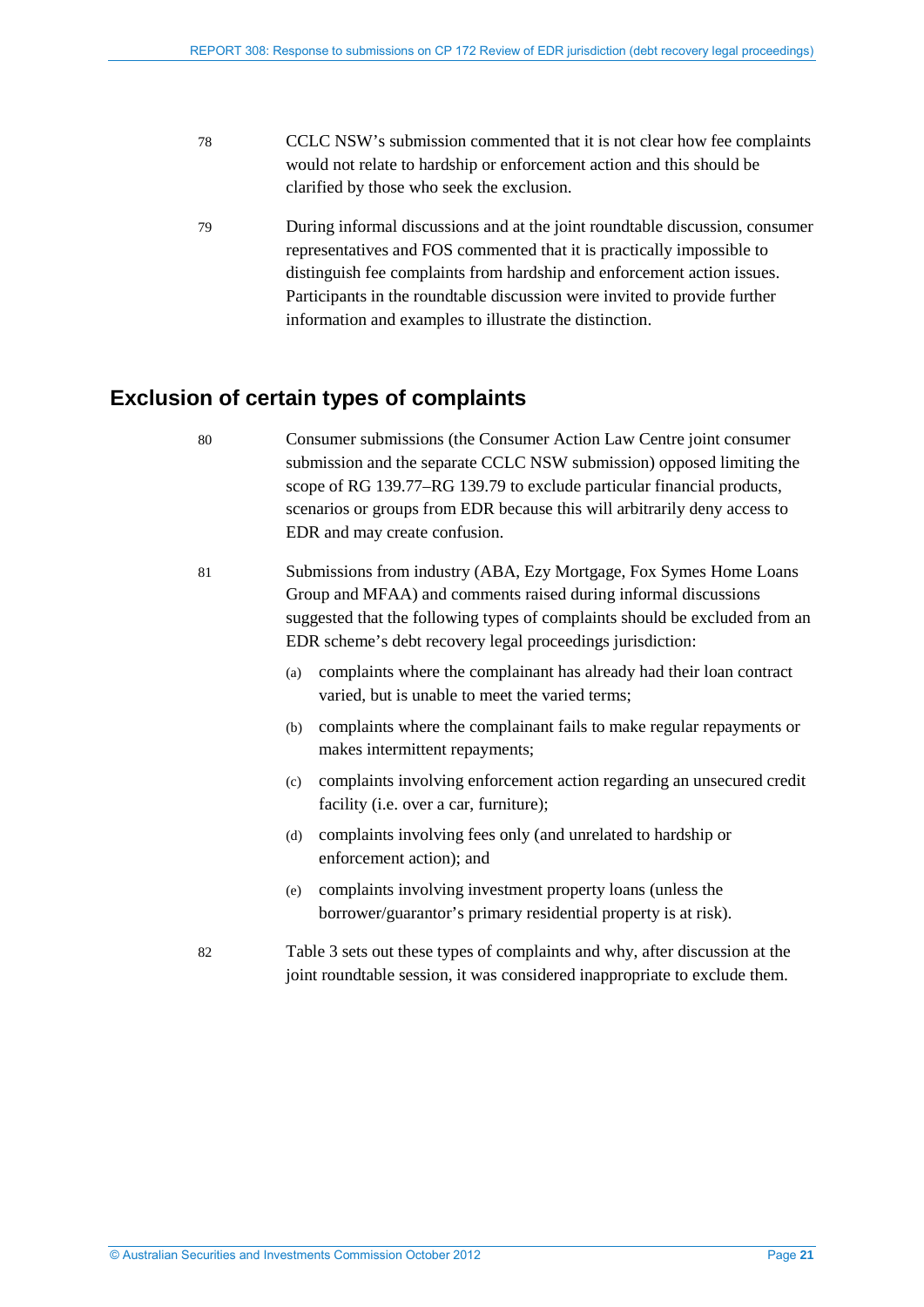| Type of complaint                                                                                                 | Reasons for not excluding these types of complaints                                                                                                                                                                                                                                                                                                                                                                                                                    |
|-------------------------------------------------------------------------------------------------------------------|------------------------------------------------------------------------------------------------------------------------------------------------------------------------------------------------------------------------------------------------------------------------------------------------------------------------------------------------------------------------------------------------------------------------------------------------------------------------|
| The complainant has already had<br>their loan contract varied, but is<br>unable to meet the varied terms          | Under national credit laws and the Enhancements Act, borrowers may<br>properly seek more than one hardship variation during the life of the<br>loan if new and different circumstances arise.                                                                                                                                                                                                                                                                          |
|                                                                                                                   | Industry's current standard practice of offering an initial hardship<br>variation for 3 months, before further reviewing the borrower's<br>circumstances on a longer term basis, may mean that borrowers may<br>reasonably need to come back for a further hardship application.                                                                                                                                                                                       |
| The complainant fails to make regular<br>repayments or makes intermittent<br>repayments                           | Consumers who are genuinely in hardship may be unable to make<br>any repayment, however small. They should not be denied access to<br>an EDR scheme's debt recovery legal proceedings jurisdiction.                                                                                                                                                                                                                                                                    |
| Complaints involving enforcement<br>action regarding an unsecured credit<br>facility (i.e. over a car, furniture) | For EDR schemes to meet the principles of 'accessibility' and<br>'effectiveness', under RG 139, they must be able to handle the vast<br>majority of types of complaints in the particular industry or industries<br>covered by the scheme.                                                                                                                                                                                                                             |
|                                                                                                                   | If these types of complaints are excluded from EDR, there could be a<br>significant number of consumers who would be disadvantaged in that<br>they would be unable to access an EDR scheme for assistance. If this<br>were to happen, it is highly likely that the requirement for access to<br>EDR in RG 139 would not be met.                                                                                                                                        |
| Complaints involving fees only (and<br>unrelated to hardship or debt<br>recovery)                                 | Some industry submissions suggested that complaints about a direct<br>debt fee, penalty fee, interest or enforcement fee that are not directly<br>connected to the resulting hardship should be excluded from an EDR<br>scheme's debt recovery legal proceedings jurisdiction.                                                                                                                                                                                         |
|                                                                                                                   | During discussions, consumer representatives and EDR schemes<br>raised concerns that fee issues are commonly intertwined with<br>hardship issues and it would be practically impossible to easily<br>determine when a fee issue is unconnected with hardship. Because<br>no particular examples of cases where a fee issue would be clearly<br>unconnected with hardship could be provided, there did not seem to<br>be evidence to support excluding such complaints. |
| Complaints involving investment<br>property loans (unless the<br>borrower/guarantor's primary                     | The Australian Government has brought investment property loans<br>within the scope of the National Credit Code so that borrowers have<br>certain consumer protections, including access to EDR.                                                                                                                                                                                                                                                                       |
| residential property is at risk)                                                                                  | It would detract from the Government's policy intention if these<br>complaints were excluded.                                                                                                                                                                                                                                                                                                                                                                          |

#### **Table 3: Proposals to limit an EDR scheme's debt recovery legal proceedings jurisdiction**

### <span id="page-21-0"></span>**Complaints involving commercial or small business loans**

83 Submissions from commercial lenders (Angas Securities, Banksia Mortgages Limited, Fox Symes Home Loans Group and Southern Finance Ltd) and industry associations (ABACUS and MFAA) expressed concerns that there has been unintended 'jurisdictional creep' as FOS's and COSL's debt recovery legal proceedings jurisdiction extends to non-National Credit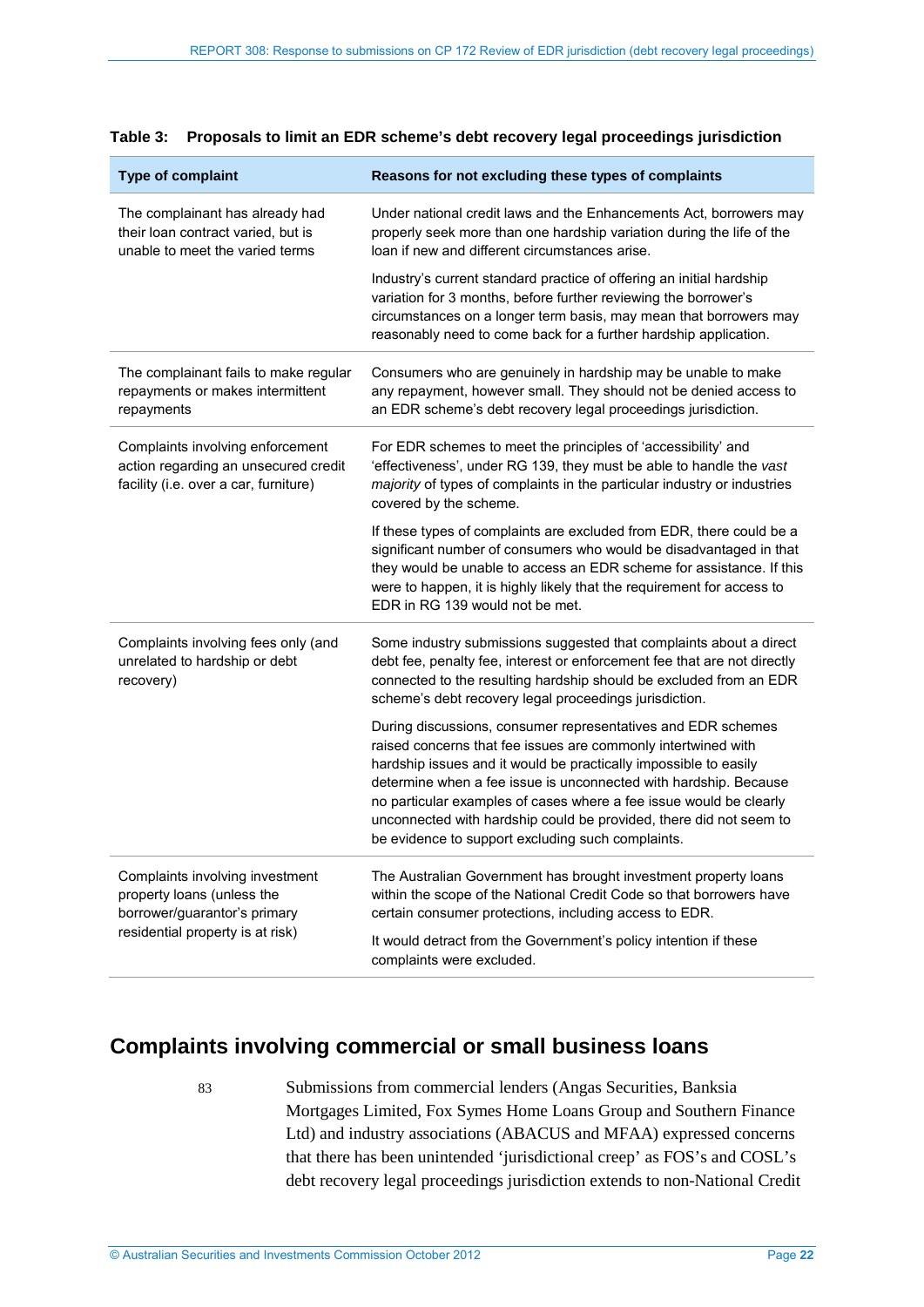Code regulated commercial loans, when the rationale for this jurisdiction was to assist consumer borrowers in hardship.

84 Both the FOS and COSL submissions clarified that currently, under their respective terms of reference or rules, small businesses (i.e. businesses that meet the definition of a small business under the Corporations Act) can complain to the schemes and access their debt recovery legal proceedings jurisdiction. COSL commented that where a complainant appears to have similar resources to a scheme member, COSL will assess whether the loan that is the subject of the dispute, and if the loan value exceeds the current \$500,000 limit in Sch 1 of the National Credit Act (National Credit Code), COSL will consider whether to exercise its discretion not to handle the complaint under Rule 10.1(p), as another forum such as a court would be more appropriate.

- 85 A number of industry submissions (Ezy Mortgage, Fox Symes Home Loans Group, MFAA) suggested that all debt recovery legal proceedings complaints (whether brought by individual borrowers or small businesses borrowers) where the loan value exceeds \$1 million should be excluded from accessing an EDR scheme's debt recovery legal proceedings jurisdiction. This is because these types of complaints would be more appropriately addressed in court.
- 86 The ABA in its submission suggested that all loans where the value of the security exceeds \$1 million should be excluded from this jurisdiction.
- 87 During the roundtable discussion, FOS suggested that complaints where the loan value exceeds more than \$5 million could be excluded from its jurisdiction as being more appropriately addressed in court.
- 88 CCLC NSW's submission commented that the assumption that borrowers with loans over \$1 million are sophisticated is not correct. Many problems have occurred over the last decade due to poor lending standards and many unsophisticated borrowers have been granted high value loans. These borrowers should not be denied access to EDR.

### <span id="page-22-0"></span>**Proposed refinement to RG 139**

#### *ASIC's response*

We have decided against limiting the scope of RG 139.77– RG 139.79 to exclude certain types of complaints from an EDR scheme's debt recovery legal proceedings jurisdiction for the reasons summarised in Table 3. If these limitations were introduced, we would be concerned they would compromise a scheme's ability to continue to meet the overarching principles of accessibility, efficiency and effectiveness.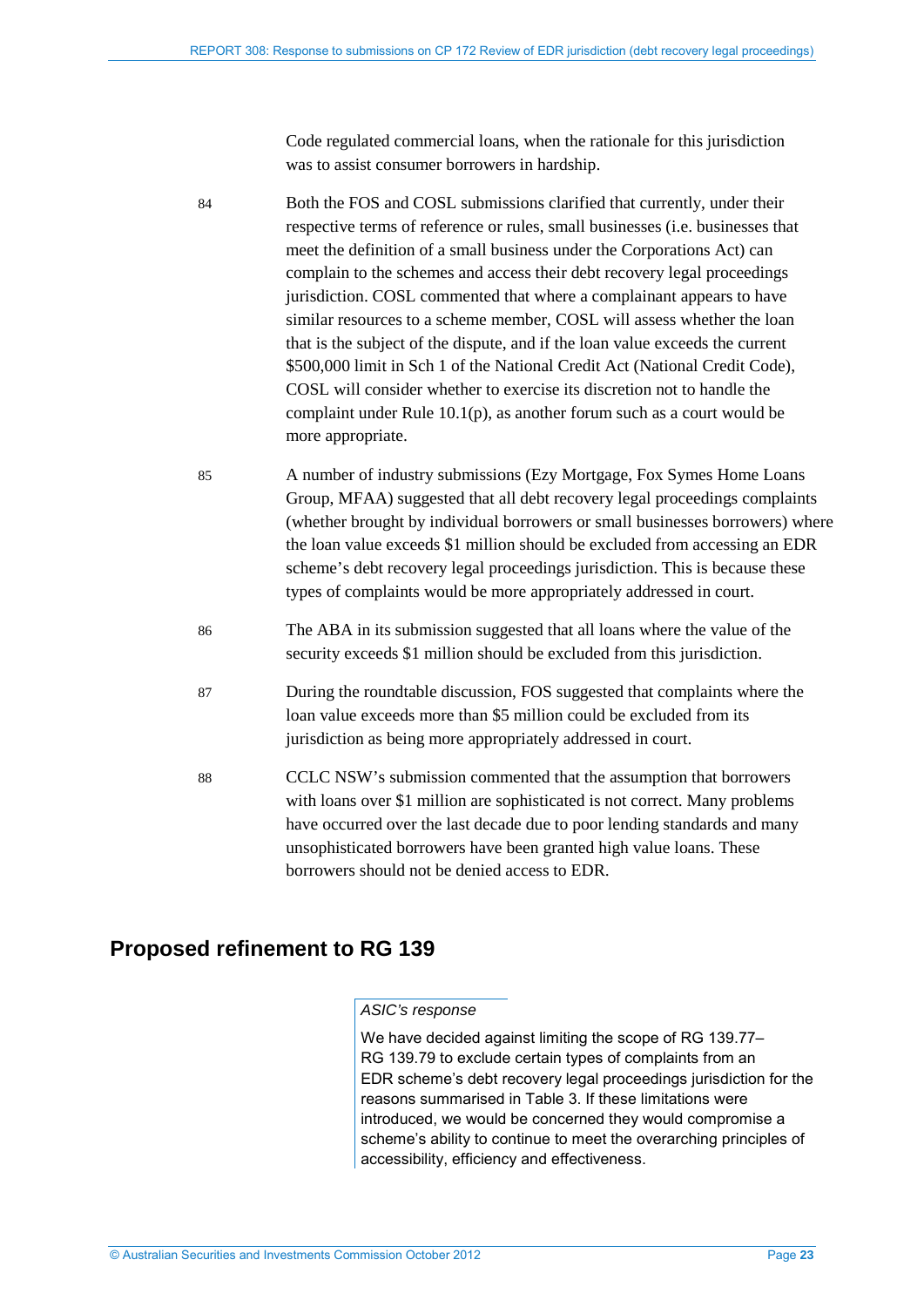However, we believe there is merit in considering further whether an EDR scheme's jurisdiction should exclude certain types of small business lending complaints because they would be more appropriately dealt with in another forum (i.e. court).

We think that all small business borrowers should not be totally excluded from accessing this jurisdiction. This is because:

- Phase II credit reforms may extend the credit laws to cover small business lending; and
- it would be inconsistent with current banking practice—for example, the ABACUS Mutuals Banking Code of Practice (clause 24) and ABA's Code of Banking Practice (clause 25.2) currently commit to assisting small business complainants in hardship.

Certain small business borrowers may also benefit from being able to access this jurisdiction.

We are consulting further on how small business lending complaints may be legitimately excluded. In particular, we seek feedback on where to appropriately draw the line so that certain types of small business lending complaints are more appropriately dealt with in court.

We do not consider that excluding small business lending complaints based on the value of the security would be practically workable, given that the value of the security may change during the life of the loan and this may create disputes about whether the EDR scheme has jurisdiction to handle the complaint. It may be more practically workable to exclude small business lending complaints based on the value of the loan granted.

We seek feedback on these issues in Consultation Paper 190 *Small business lending complaints: Update to RG 139* (CP 190).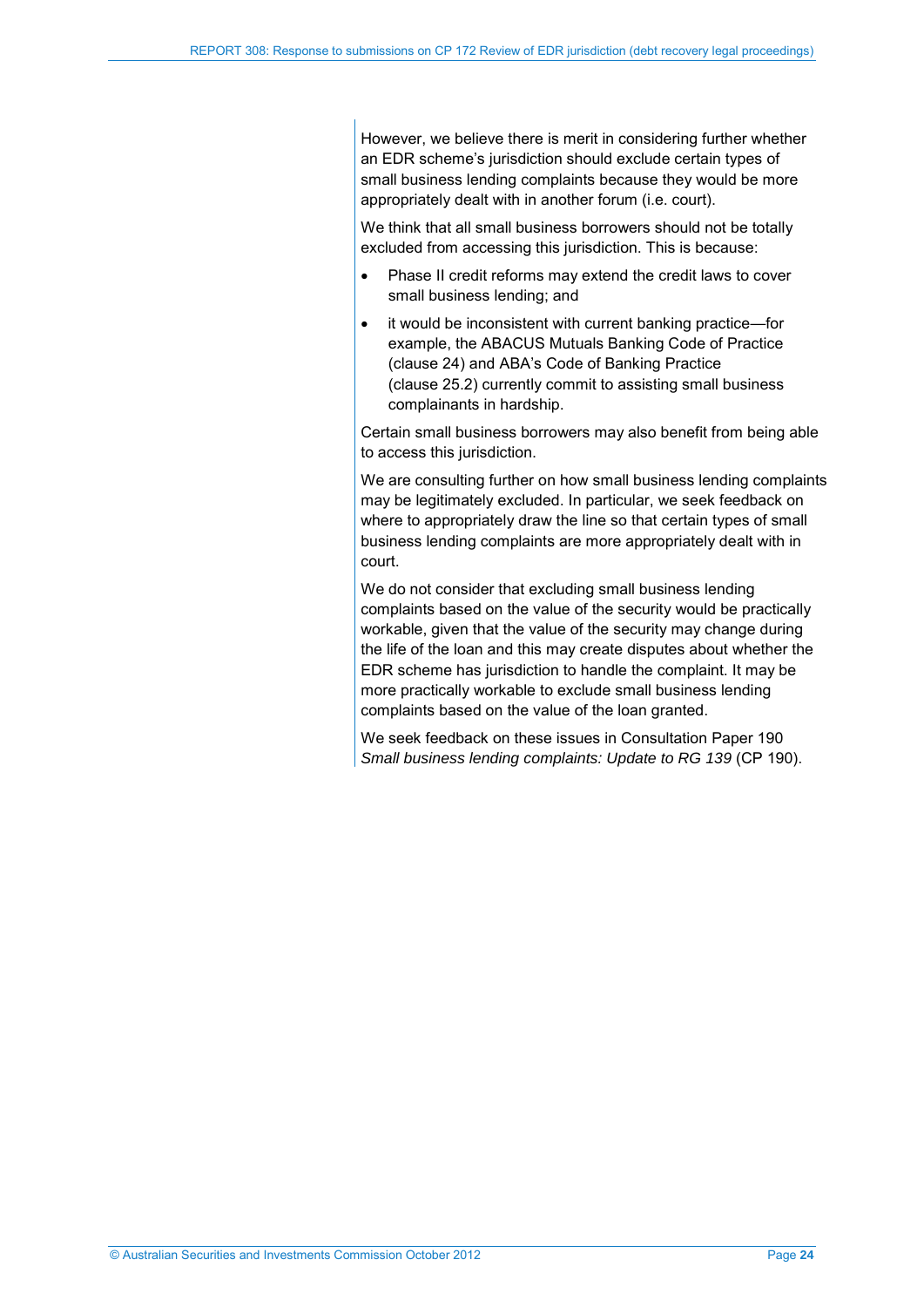## <span id="page-24-0"></span>**D Improving the IDR process**

#### **Key points**

Feedback from consumer representatives, EDR schemes and some industry associations suggest AFS licensees and credit licensees could do more to:

- proactively assist consumers in the earlier stages of hardship;
- better train and resource their frontline staff to identify and consider hardship issues; and
- better resource their complaints handling teams to respond to complaints involving debt recovery legal proceedings at the EDR stage.

Consumer representatives reported that consumers they assist who indicate they have hardship issues are not always able to access IDR because frontline staff are not trained or empowered to identify hardship issues, nor are they able to consider hardship applications.

This suggests that consumers are not able to benefit from a hardship variation at earlier stages when they are experiencing hardship. This creates pressures at later stages of the loan term, causing potentially more complaints under an EDR scheme's debt recovery legal proceedings jurisdiction.

#### <span id="page-24-1"></span>**Licensees could do more to enhance their hardship processes**

89 COSL's submission and industry and consumer submissions highlighted the role of IDR in helping to reduce pressures on EDR.

- 90 The IDR process may not be working as effectively as it could to assist borrowers in the earlier stages before debt recovery legal proceedings are commenced. This may be because of a range of factors, including that:
	- (a) some consumers do not recognise early on that they may need hardship assistance (some of these consumers may be particularly vulnerable and disadvantaged and need special assistance);
	- (b) consumers may not be aware they can seek assistance directly from their lender through the IDR process; and
	- (c) a lender's enforcement/debt recovery or collections staff may focus only on seeking repayment, and be unable to properly identify whether a borrower is experiencing hardship issues or whether they have made a complaint, and so refer the consumer to IDR teams that are better able to deal with hardship issues. This places more pressures on an EDR scheme's debt recovery legal proceedings jurisdiction.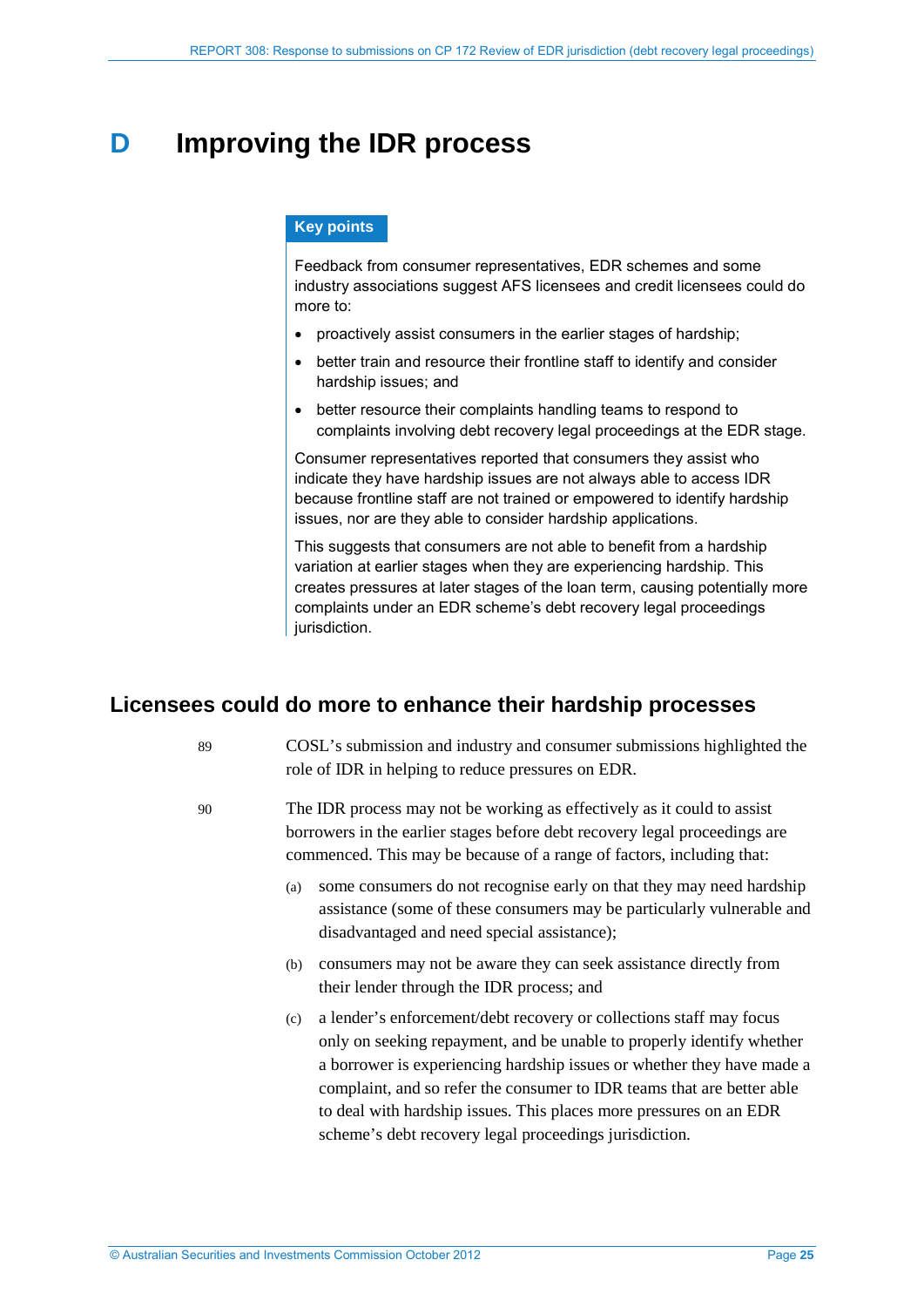#### *ASIC's response*

We encourage AFS licensees and credit licensees to:

- consider ways to more proactively assist consumers to recognise that they are in financial hardship at earlier stages when they experience hardship;
- better resource and train their frontline and collections staff to properly identify and consider hardship issues; and
- better resource their complaints handling teams so they can respond to complaints at EDR in a timely manner (and, in FOS's case, so that a complaint under its debt recovery legal proceedings jurisdiction can continue to be expedited).

Hardship and the IDR process will continue to be a priority for ASIC in 2012–13.